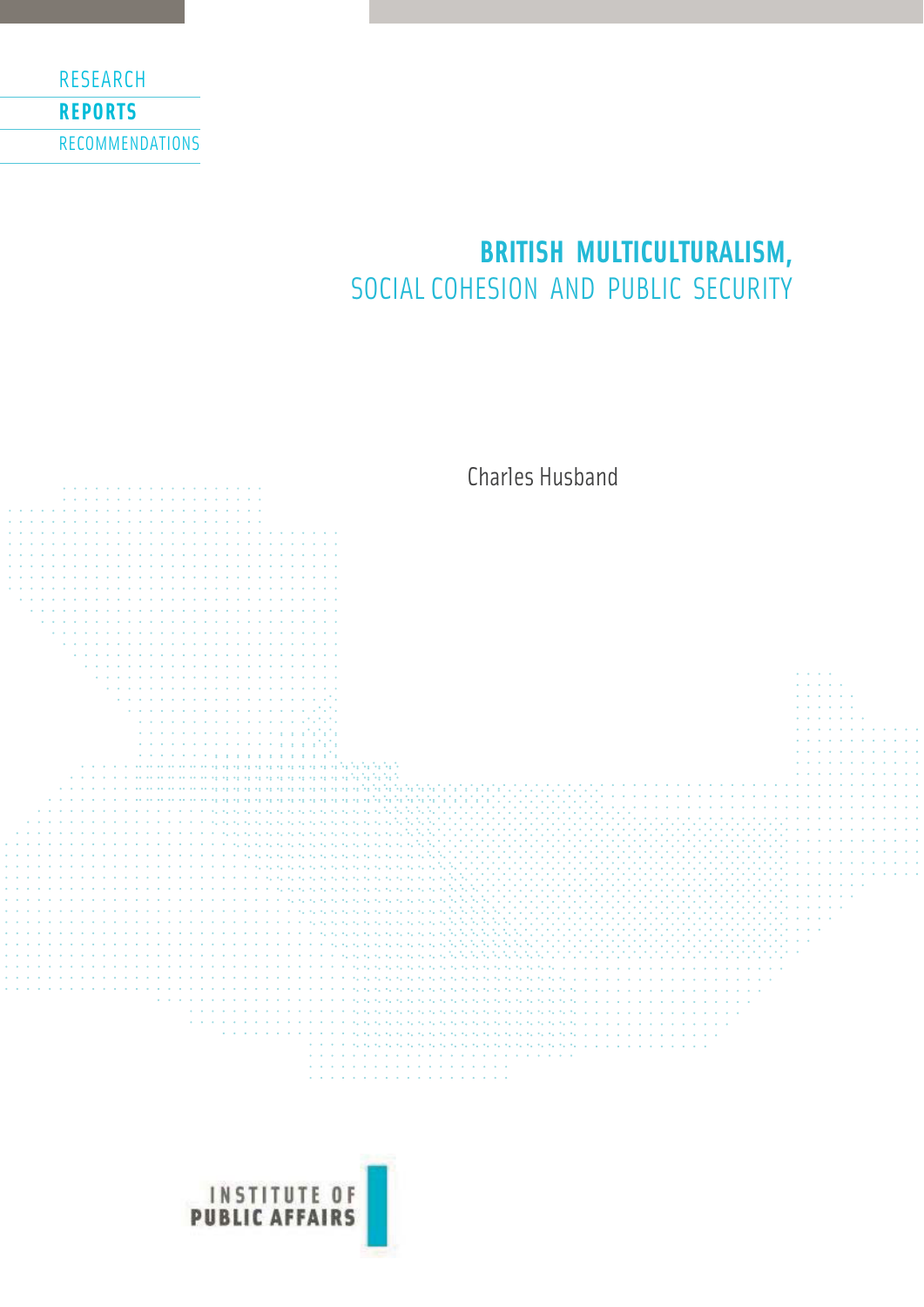## **BRITISH MULTICULTURALISM, SOCIAL COHESION AND PUBLIC SECURITY**

**Charles Husband**

**Centre for Applied Social Studies**

**University of Bradford**

This paper will draw upon recent research to illuminate the many ways in which policies of managing diversity and addressing the challenges of threats to security interact in contemporary societies. The story will be told in relation to the history and current context of the United Kingdom, but the claim will be made that the elements of the story developed here can be usefully applied in other national contexts.

We live in a world where diversity has been the norm within national populations. The claims of nationalists that their particular country is uniquely ethnically homogeneous and founded upon an unbroken stream of cultural isolation have typically required a creative 'invention of history' (Hobsbawm and Ranger, 1983) and on occasion a genocidal expulsion of large numbers of people whose existence within the national terrain acted as a living challenge to the nationalist myth. Contemporary archaeology increasingly reveals artefacts that demonstrate the long history of human transhumance and trade. In the decades following the Second World War, the processes widely labelled 'globalisation' have contributed to a flow of peoples across borders and between continents. Currently, where the flow of migration for labour has in many ways diminished, there is nonetheless a continuing flow of asylum seekers and refugees who contribute to the increasing diversity of nation states populations. Added to this there is the ongoing impact of family reunion and new patterns of trans-national marriage formation.

Across Europe and elsewhere, we have seen a political fixation with tightening the control of borders and a complementary growth of neo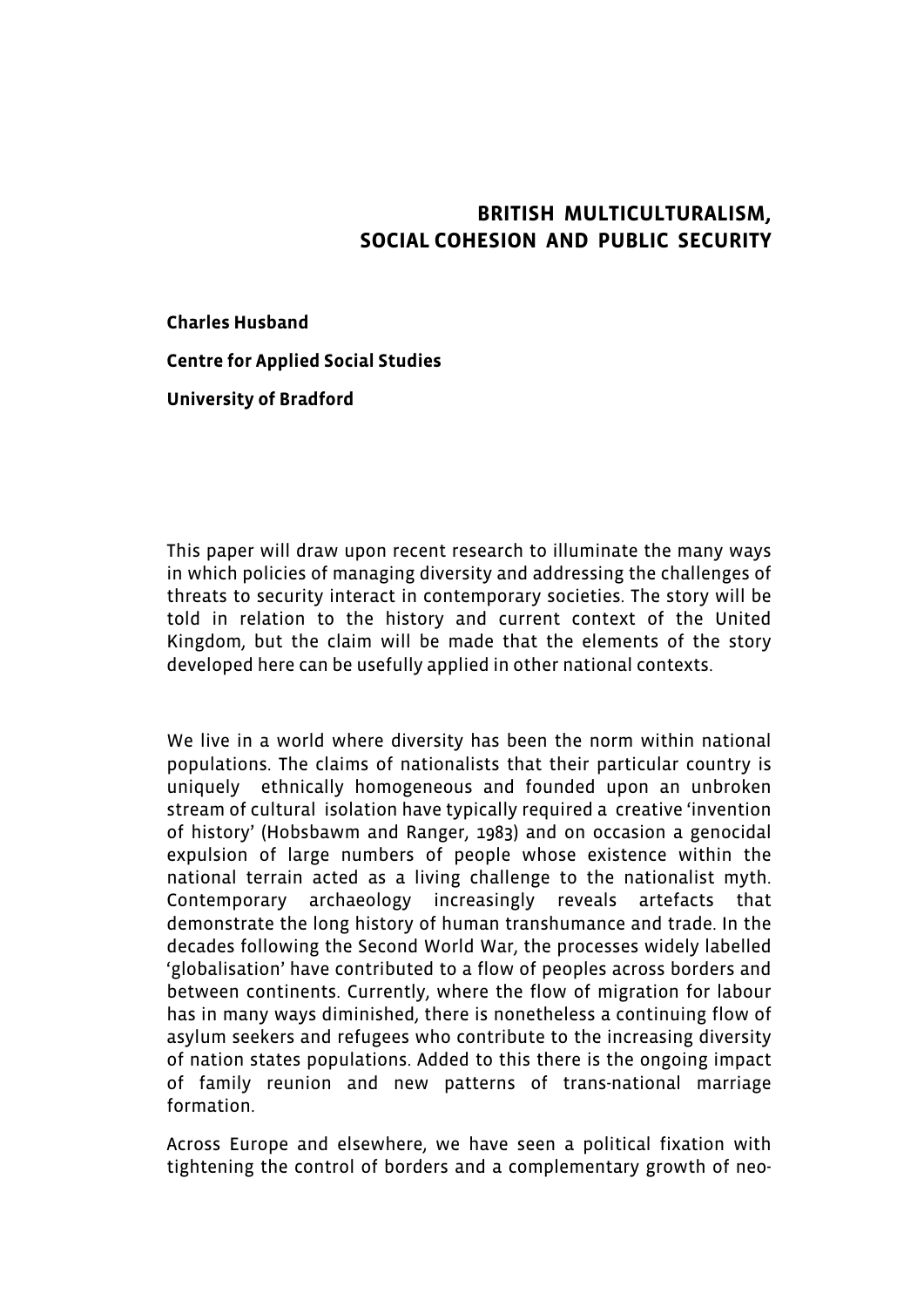nationalist sentiments, which have frequently become expressed in terms of reaction to the multicultural policies that have developed in differing ways across many states since the 1970s (Fekete, 2009, Lentin and Titley, 2011). David Cameron in Britain and Angela Merkel in Germany are equally content to loudly announce that multiculturalism has failed. It may be true that at the level of national politics a consensus in support of developing progressive policies to sustain equitable coexistence in multi-ethnic societies has radically waned, but at the level of specific towns and neighbourhoods, diversity of ethnicity and sexual preference and gender expression have become normalised, and *de facto* forms of cultural diversity and civic co-existence are in place. In other towns and neighbourhoods across Europe, strong xenophobic sentiments and a powerful assertion of a dominant cultural identity are also to be found. What has become increasingly non-negotiable is the *de facto* ethnic diversity of countries and townships. *Multiculturalism* as a moral commitment and an active policy may have suffered a major onslaught, but the demographic reality of ethnic diversity has not been erased by this policy shift.

It is in this context that this paper is being written. It starts from an expectation that ethnic diversity, along with other expressions of diversity, is a concrete feature of contemporary societies and that consequently the management of diversity will remain a key theme within the governance of states and townships. The Council of Europe, for example, has a major programme on social cohesion which seeks to address the challenge of managing such diversity, and there is across Europe,and elsewhere, a fixation with confronting the threat of terrorism, which very typically is itself enwrapped in a wider concern with *securitization* (see, for example, Huysmans, 2006, and Noxolo and Huysmans, 2009). Whether it is in relation to addressing ethnic diversity or whether it is in relation to developing strategies to counter terrorism, the policies developed by nation states are framed by what Charles Taylor (2004) has called 'modern social imaginaries': those deep seated cultural eddies of belief and affect that inform the bedrock of assumptions which underpin shared perspectives on the world and our place in it. For this reason that which may appear on the surface to be common strategies for managing diversity across Europe will, in their formulation, justifications and expression be heavily shaped by these historically embedded beliefs and values.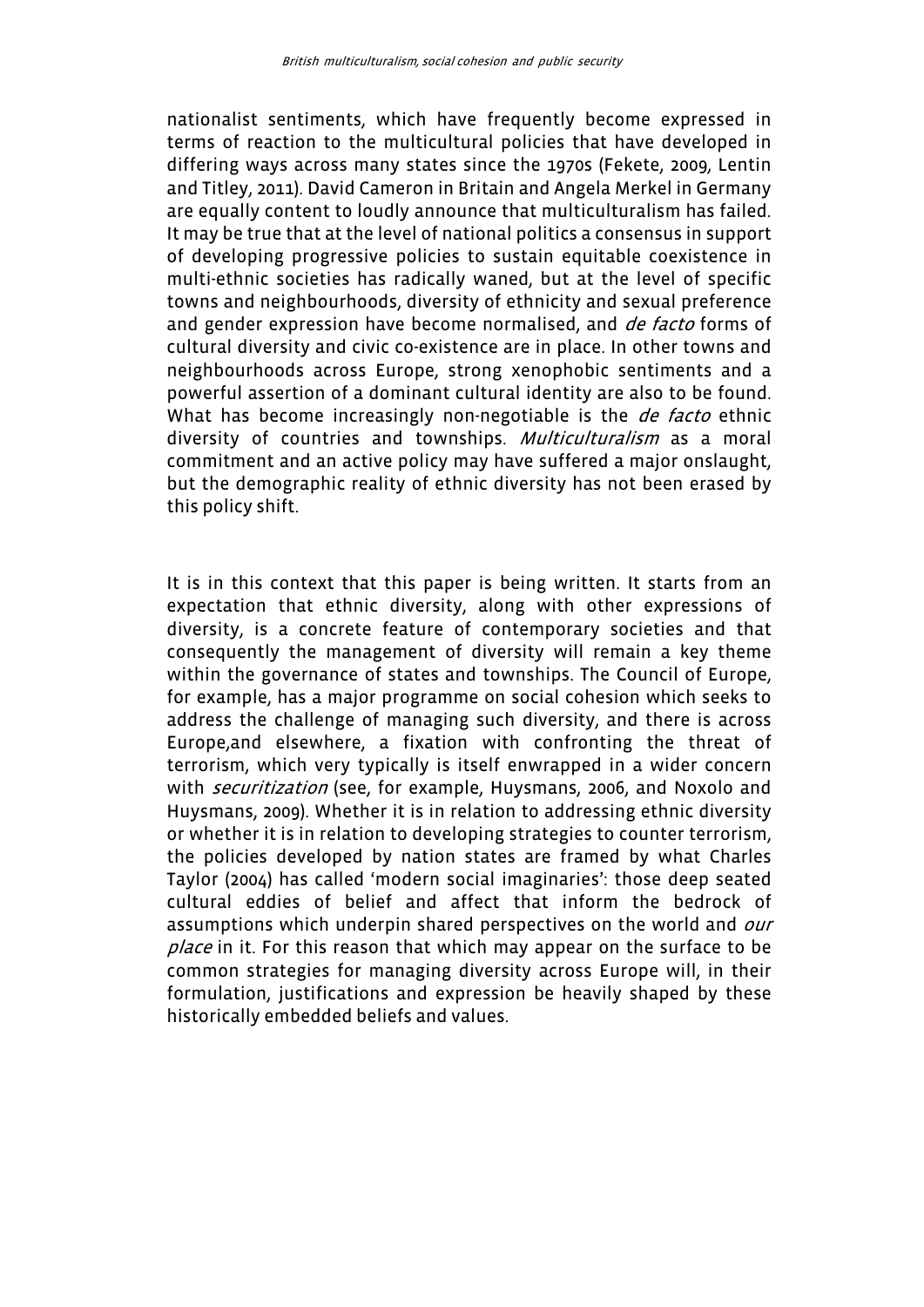## **The Heavy Hand of History**

In his critique of the use and abuse of the term 'Islamophobia', Halliday (1996), in developing his account of the many faces of what he prefers to call 'Anti-Muslimism,' stresses the absolute centrality of the significance of each nation and each community's historical engagement with Islam. Knowledge of the specific historicity of the particular stereotypes, feelings and values that shape particular expressions of Anti-Muslimism is central to understanding their ramifications and resilience. As recent scholarship indicates, for example, the German and the British experience of Orientalism and their development of their distinctive relationships with Islam have quite different trajectories (Marchand, 2008). Thus too, any attempt to understand current efforts to develop policies around diversity must access the same historical context in depth in order to be able to map the sentiment and ideologies which inform contemporary popular and political thinking.

In this context, diversity is not a new phenomenon in the United Kingdom. It is something of an irony that Little Englander nationalists have a tendency to invoke their 'Anglo-Saxon heritage' without any sense of awkwardness at the history of invasion and occupation that is encapsulated in that dual identity (see, for example, Miles, 2005 for an account of the early transitions in the ethnic identities of Britain). Colour too has a long historical presence as a marker in British ethnic/racial signification. The Roman Legions almost certainly brought an influx of different skin colour into the British gene pool, and the triangular trade of slavery resulted in the settlement of substantial numbers of Africans in eighteenth and nineteenth century Britain. Shakespeare's Othello would not have had the resonance it had with its contemporary audiences had colour not carried a significance beyond a mere designation of skin tone. Even in the realm of Queen Elizabeth 1, the presence of 'coloured people' in England generated popular resentment;as this proclamation of the time indicates.

 'Whereas the Queen's majesty, tendering the good and welfare of her natural subjects, greatly distressed in these hard times of dearth, is highly discontented to understand the great number of Negroes and blackamoors which (as she is informed) are carried into this realm...who are fostered and powered here, to the great annoyance of her own liege people that which covet the relief which these people consume, as also for that the most part of them are infidels having no understanding of Christ or his Gospel; hath given a special commandment that the said kind f people shall be with all speed avoided and discharged out of this her majesty's realms'(quoted in Walvin, 1971, p 64).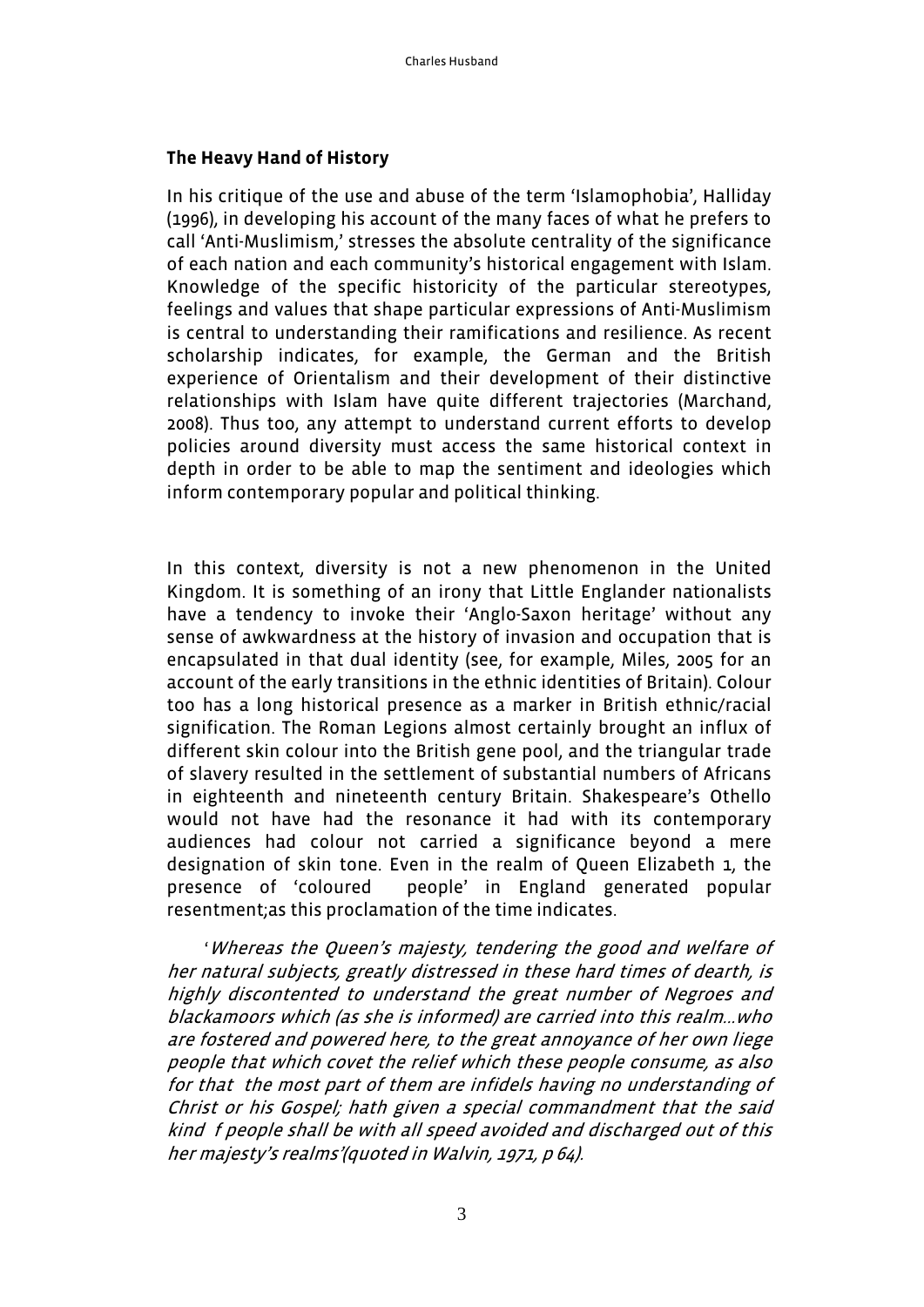Having settled in Britain, they are accused of consuming resources which the' true' British citizens resent, and they are infidels, which in current parlance is politely rendered as 'Muslim'. The tropes of colour, national identity and religion have a long and continuous history in the construction of Britain's imagined community, and they have been rehearsed and revitalised as new flows of immigrants have come into Britain (see Winder, 2004, and Solomos, 2003). The long history of the black diaspora has been outlined by (Hiro, 1973, Segal, 1995) and the particular history of the Black presence in Britain has been outlined by (Fryer, 1984). The fact that much of this history is not readily retrievable by many contemporary British citizens does not mean that that history has not left deposits in the weft and woof of British culture. Just as Colley (1993) argued that British Protestant identity had been significantly shaped by the long English conflict with Catholic France, so too the absorption of ,and resistance to, the sequential flows of new residents into Britain had laid down layers of memory and sentiment that are expressed in British literature, the arts and everyday speech. The notion of *island Britain* remains relevant to the anti-European Union sentiments that are so easily co-opted by current political interests. The xeno-racism that is described by Fekete (2009) as a growing phenomenon in contemporary Britain does not flourish in untilled soil. Much of the appeal of the United Kingdom Independence Party and the English Defence League and the cynical exploitation of the 'race ticket' by all mainstream British parties lies in sentiments and stereotypes that have long and different histories within Britain's regional populations.

### Empire - Colonialism and National Self Regard

Within the contemporary 'social imaginaries' that inform current thinking about diversity, the historical legacy of nations in tracing 'their destiny' over time is heavily shaped by any past engagement in Imperial expansion overseas. Whether it be the long history of Swedish expansion across Europe or the Imperial exploitation carried out by Britain, France, Belgium or Germany in different continents, the presence of an Imperial past provides a frame of reference for the national self image that contains a reservoir of imagery about past glory and its legitimating belief systems. Thus, for example, the extensive empires of France and Britain in different ways provided the context for the construction of legitimating beliefs about the export of democracy, Christianity and Enlightenment values that juxtaposed the supposed infantilism and cultural poverty of the occupied territories with the 'civilised' and modern nature of the occupier (Kiernan, 1969,Grewel,1996,Inden,1992). In the British context this history left a wide repository of belief and affect regarding British self regard and stereotypes of the other that were deep seated and far from simple (see, for example, Young, 1995, Cannadine, 2002). Britain's engagement in its imperial and colonial exploitation of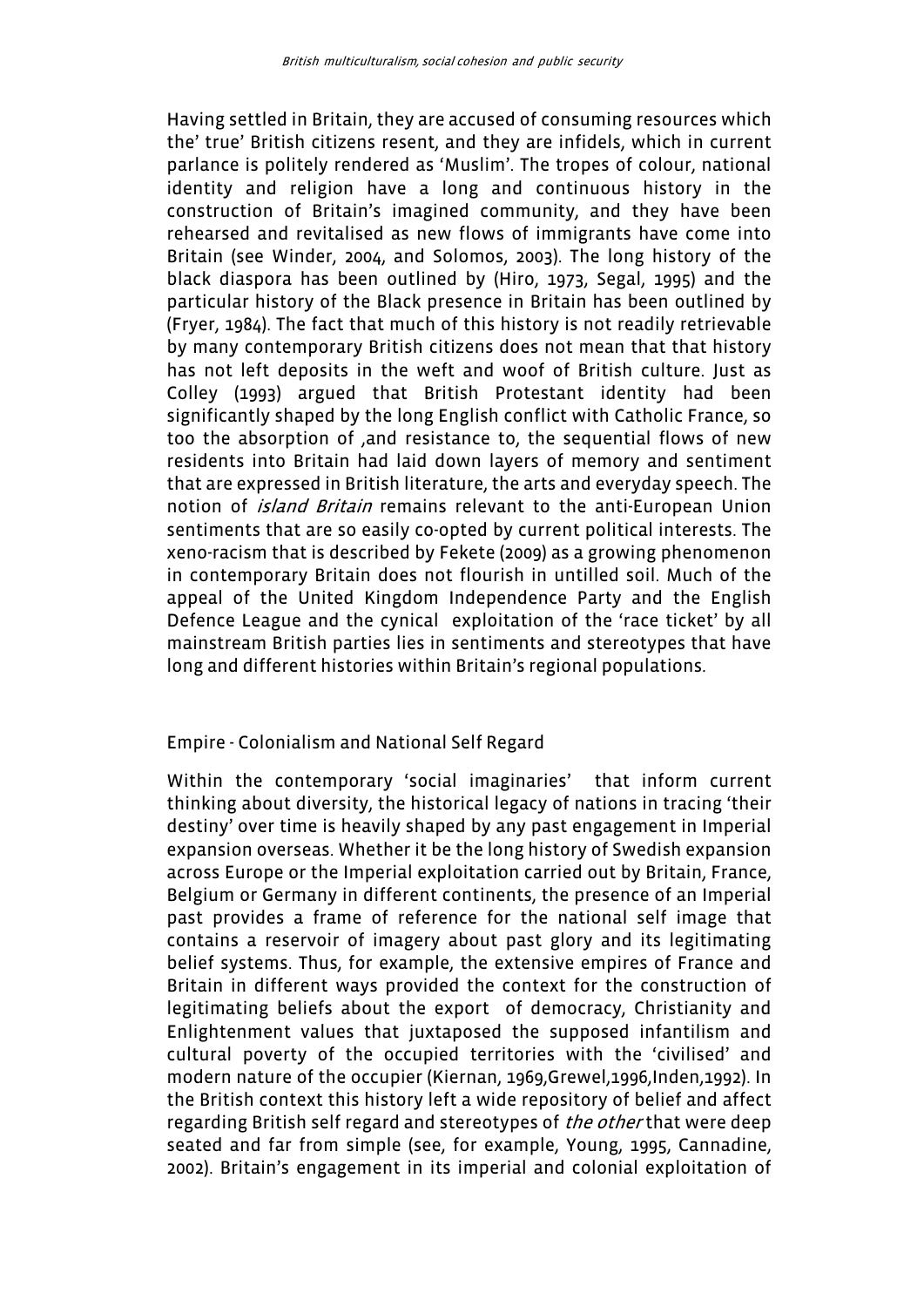overseas territories provided a context for the extensive elaboration of, amongst others, racist theories of superiority which served to legitimate the brutal treatment of others. This ideological work was not confined to the realm of the political, but was also widely permeated throughout literature, the arts and contemporary science. Thus the work of postcolonial scholars in the last five decades or so has done much to reveal the deeply embedded nature of these stereotypical ideological deposits. The significance of this history for particular nations was revealed by the traumas of decolonisation, where the once omnipotent European state found itself confronted not only by a loss of economic and political advantage, but crucially also engaged in a sometimes bitter internal debate about the integrity of its long established self regard and the overseas abuse of its own much vaunted value base. Thus, for example, the French expulsion from Algeria was a profound and enduring assault upon the French *amour propre.* 

In Britain, of course, the extension of control over other territories and nations was not only exercised in far distant lands. The United Kingdom is itself a fusion of different peoples in what Michael Hechter (1976), for example, referred to as 'Internal Colonialism'. The hegemonic triumph of the English over the Scots, the Welsh and the Irish may have allowed the English to routinely use Britain and England as interchangeable synonyms, but this was a usage that the Scots, the Welsh and the Irish were unlikely to copy. The development of the exercise of independent political powers by the Scottish Parliament over recent years has acted as a powerful challenge to this historical English hegemony, and it is now being increasingly echoed by the Welsh assembly. Additionally, in a previous decade 'the troubles' in Northern Ireland robustly revealed the tenuous nature of the *United* Kingdom. Thus in recent years in mainland Britain the increasing challenges to English hegemony and to the implicit co-identity of the English with Britain, have created a somewhat neurotic concern with English identity. The Scots, the Welsh and the Irish have always had the anvil of English presumed superiority against which to beat out their own self-conscious national identity, whilst the English have felt no need to carefully nurture their own identity in the same way - although in many cases regional identities have remained ferociously significant. The fact that currently Scotland has been passing legislation and implementing policies on, for example, education and social care, which stand out as being opposed to the legislation enacted in Westminster, has provided a focal point for English distress that Scots Members of Parliament, based in Westminster, may vote on legislation affecting the English electorate, whilst English Members of Parliament have no say over the legislation enacted in Scotland. Thus issues of identity and sovereignty are in the context of contemporary Britain peculiarly sensitive.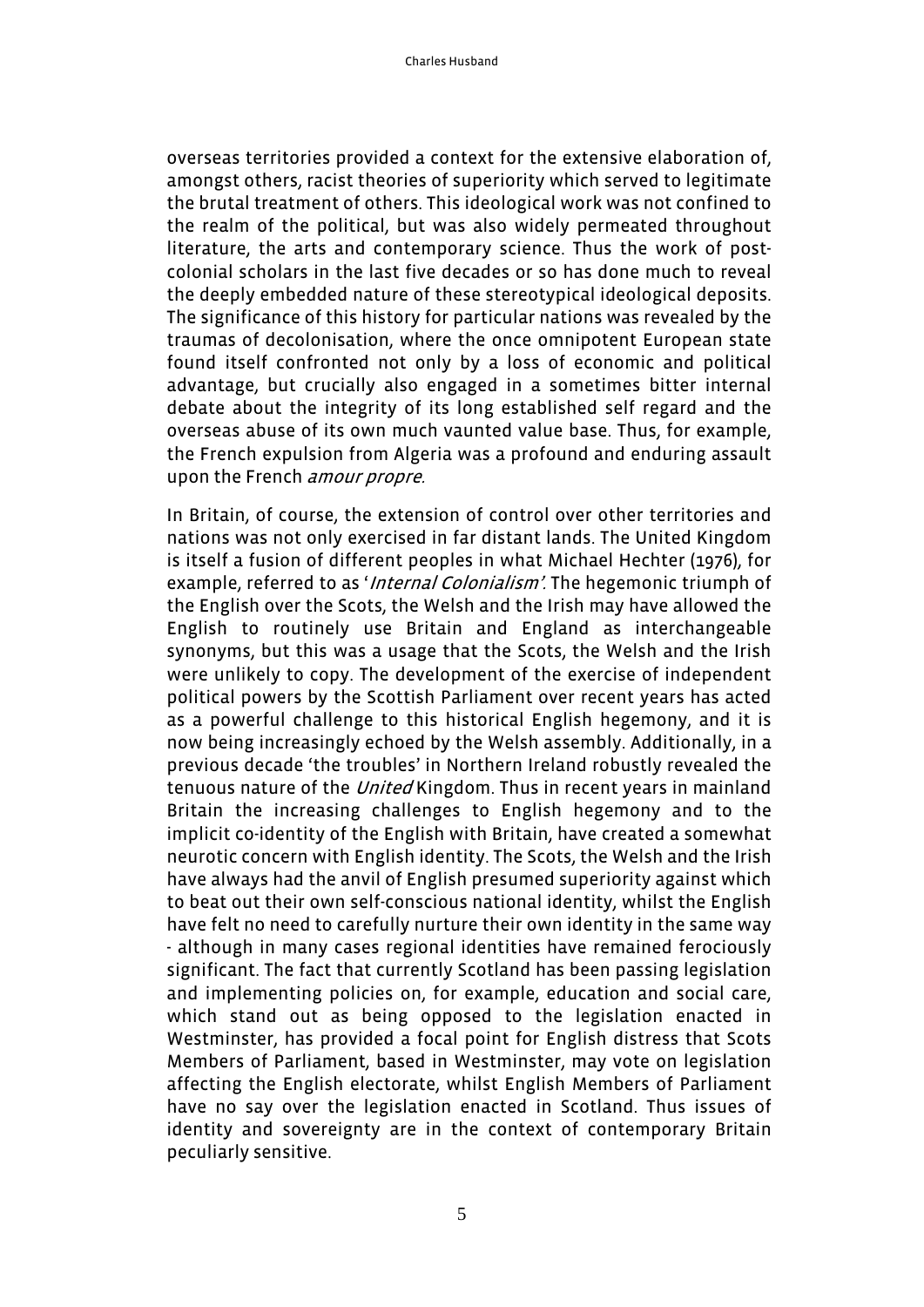If the language of race and of the destiny of British greatness was inherent in the trajectories of British Imperialism, we should not neglect to note that the British psyche was in other ways attuned to hierarchical ways of ordering the world. Gender distinctions were embedded in British culture historically, which until the twentieth century remained powerfully intact as an ideological apparatus that ubiquitously established the primacy of the male of the species. Class too has a long history in British life and culture. As a society with a long history of Monarchy and a powerful and enduring aristocracy, the 'natural ordering' of privilege has been deeply rooted in British culture. The early industrialisation of the British workforce and its production of an urbanised and poor working class further developed the embedding of class inequality in British life. This is an inequality that has not been eroded by the affluence of the twentieth century, which has seen Britain sustain its position as one of the wealthiest countries in the world. Class inequalities and the associated radical differences in life chances and quality of health remain scandalously concrete in twenty-first century Britain (see for example, Dorling et al 2007, Dorling , 2010, and Marmot, 2010). One of the ideological triumphs of Blairism's 'Third Way' was the effective removal of class from the forefront of Parliamentary discourse. Thus in Britain there are a number of intersecting strands of social categorisation that cumulatively normalise the acceptance of hierarchies of privilege and of the operation of ideologies of dominance (see Sidanius and Pratto, 2001 re the social psychology of dominance).

#### **A Policy Dualism Based on the Internal Contradictions of British Self Regard**

If one implication of the history briefly sketched above is a strong nationalist sentiment with embedded historical stereotypes of outgroups who have been regarded as different and often inferior, then it is also the case that one element of British self regard rests in a conviction of the British strong commitment to tolerance and justice. There are key historical realities which are invoked to underpin the self image that not only is Britain the 'Mother of Parliaments', but that also she has been a haven to refugees. The historical acceptance of Huguenots and the late nineteenth century admission of Jews from Russia are just two of the examples that may be invoked to sustain this self image,regardless of the fact that the realities were much less extensive and unproblematic than their remembered form. The reality remains nonetheless that a significant element in British self regard resides in the belief in British decency and tolerance. This assertion of a humanistic inclusiveness sits uncomfortably with its companion sentiments of racial and xenophobic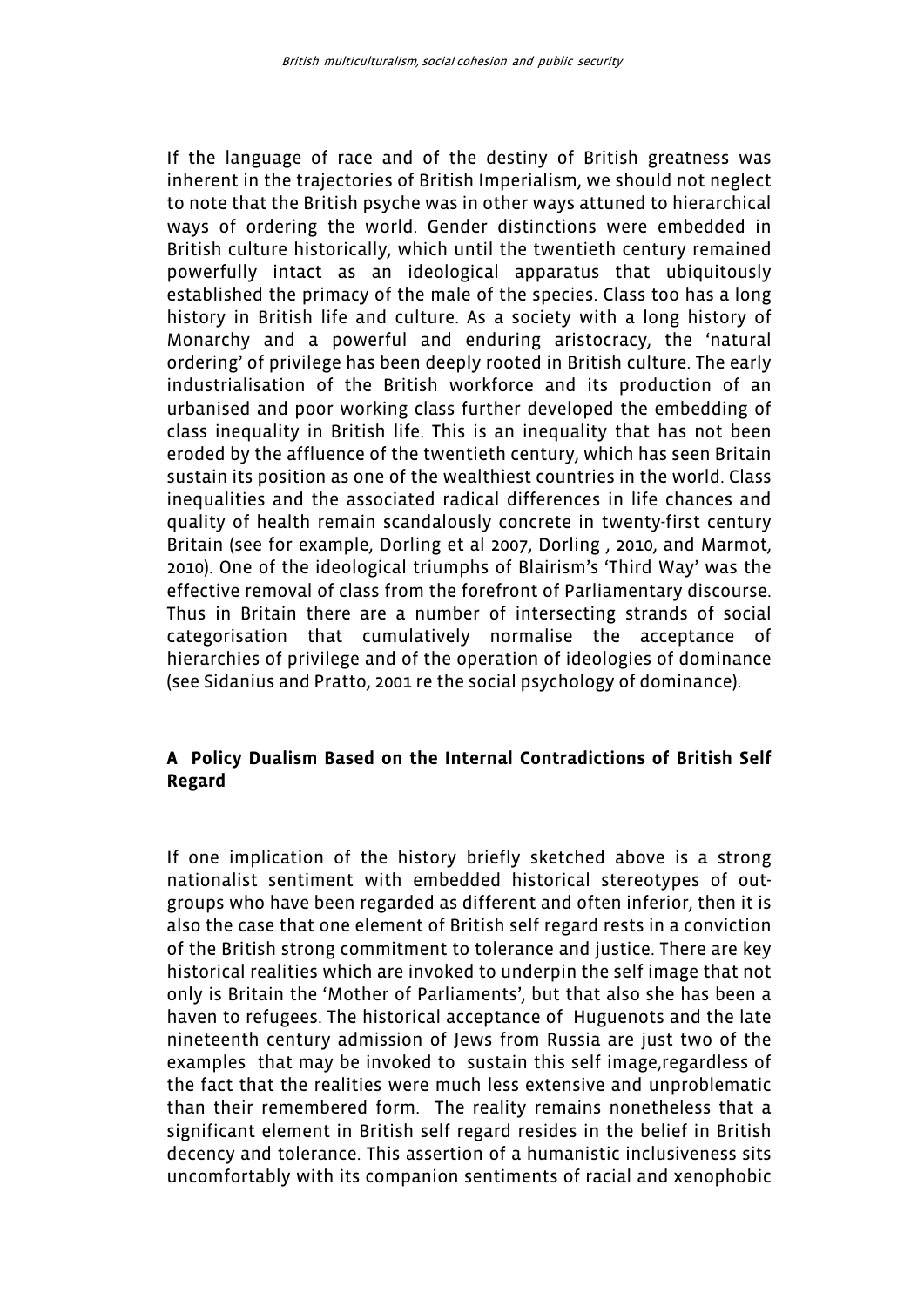resentment of the immigrant. Thus, since the development of the British post-Second World War experience of immigration and settlement there has been something of a schizoid pattern of policy development, where a cumulative growth of increasingly draconian immigration legislation has been paralleled by a cumulative growth of increasingly robust and far reaching anti-discrimination policies. Given the politics of ethnic relations in Britain, it would have to be said that the political discourse around the passage of the anti-immigration legislation was much more extensive and vehement than that associated with the development of anti-discriminatory policies. In British public opinion, there has been a consistent anti-immigrant sentiment that has been capable of spontaneous eruption around moments of radical change in the flow of immigrants into Britain. One occurred in the late 1960s with the rapid entry into Britain of people of Asian ancestry who were being forcibly ejected from Kenya and Uganda as a consequence of the national policies of Africanisation in those countries. Specific newspapers were central in creating moral panic (Cohen, 1972, Critcher, 2006) around these events and national political parties out flanked far-right attempts to exploit this populism by incorporating explicit anti-immigrant rhetoric into their political discourse. At one level the political failure of the far right in Britain to mobilise populist support around racism has been a consequence of the extensive incorporation into the reasonable discourse of mainstream parties of exactly such sentiments (Solomos, 2003, Kundnani, 2007). At the same time, the political will to seek to limit expressions of racial sentiments in attitudes and discrimination was driven politically by the energies of committed NGOs and political activists within Parliament, who could not be said to enjoy the same wide popular support as the anti-immigrant policies. Thus the party political interest in loudly proclaiming their success in cumulatively addressing racial discrimination in Britain was at best ambiguous. This situation led this author to describe the political dualism that resulted as "doing good by stealth whilst flirting with racism" (Husband, 2005). However, the passage, and more importantly, the ubiquitous implementation of anti-discriminatory legislation in employment and throughout public bodies did not go unremarked, and an extensive public repertoire of counter-narratives to such policies, typically described as *political correctness gone mad* flourished in the media and in popular discourse (Hewitt, 2005, Husband, 2010). It could reasonably be argued that over the period from 1965 to 2010, the British state had put in place a robust policy of legislation **and** practice that compared to many other European countries had gone beyond a rhetorical claim to respect diversity,and had in fact taken substantial steps to facilitate the continuity of minority cultures through state policy and, furthermore, had taken steps to limit, though certainly not erase, the impact of racisms in British life. Thus there was a basis for the British, through comparison with others, to continue to rehearse their long established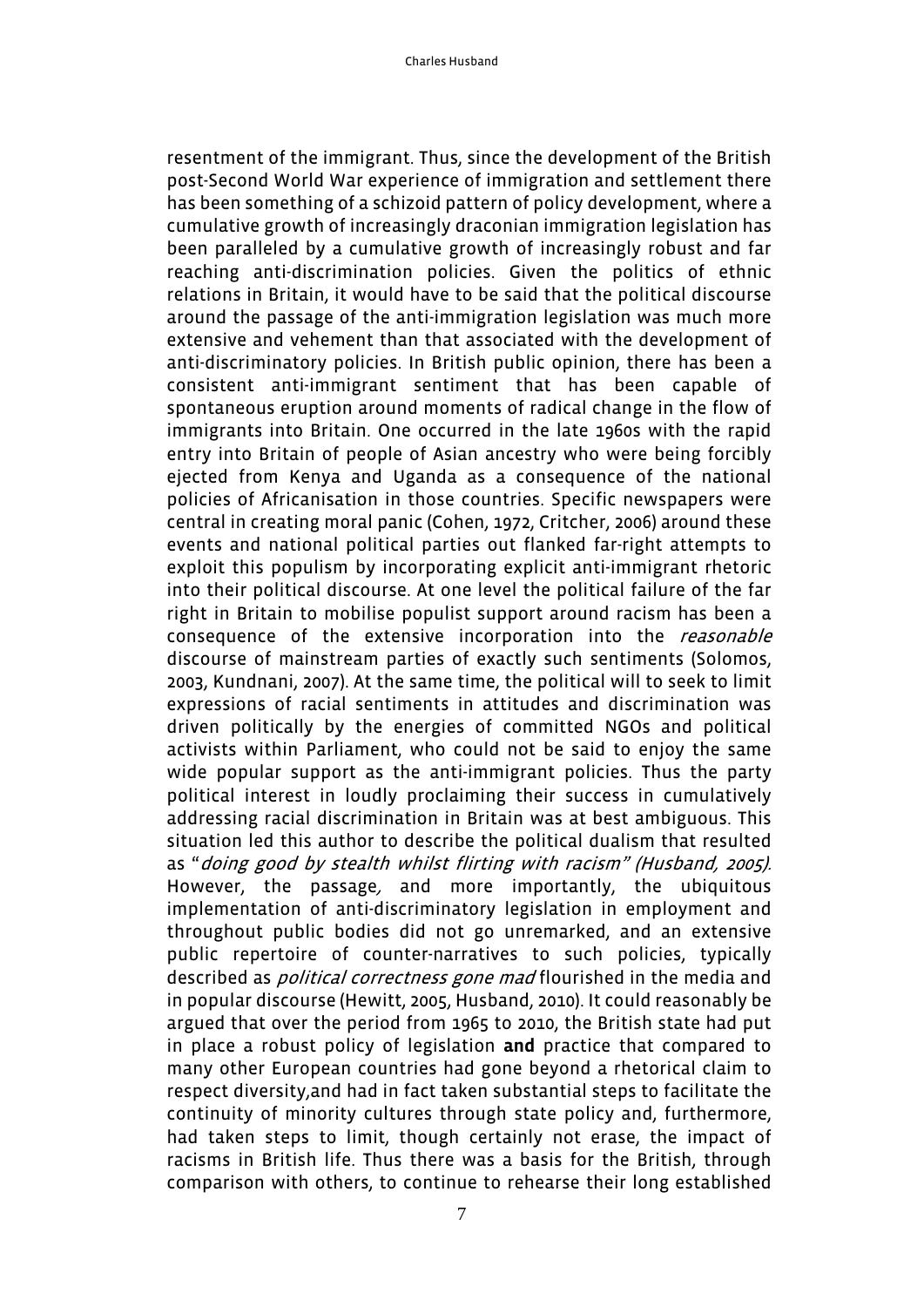belief that they were particularly nice people.

Thus in setting the context for a discussion on the development of British policies of community cohesion in 2001, we can note the importance of the framing context of British policies for ethnic relations since the 1960s, and the dualism in British values which had made the British actively compromised in their engagement in xenophobic border policies, whilst at the same time being open to the state's promotion of a progressive form of multiculturalism, underpinned by a framework of anti-discriminatory legislation. Comparable developments in legislation to protect the rights of women, the disabled and gay and lesbian Britons had provided a wider range of support for legislation aimed at outlawing discrimination.

#### **The Emergence of a Very British Form of Social Cohesion – Community Cohesion**

The emergence of social cohesion as a focus for political policy development within the British government did not erupt ab initio from a policy void. British social policy had a long concern with community development and the concepts which became central to the language of British policy in this area had an extensive pre-existence elsewhere. The language of social capital that came to be so pivotal to the definition of social cohesion had an extensive prehistory that in fact rendered the concept potentially ambiguous and contradictory (Field, 2003, Arneil, 2007). In the British case much of that ambiguity was extinguished by the arrival of social capital already pre-digested in the writings of Putnam, and particularly though the transatlantic impact of his book *Bowling* Alone (Putnam, 2000). Thus the concrete events to be sketched here were rapidly encapsulated in a specific repertoire of concepts that shaped both the understanding of these events and the shaping of the policy response to address them. The recognized trigger for the British development of an urgent policy agenda around social cohesion was the eruption of civil disturbances in cities of Northern England in 2001. Extensive rioting in the cities of Bradford, Burnley and Oldham in 2001 took place preponderantly within inner city areas and caused very considerable damage. A critical factor in the subsequent development of attempts to account for these events was the fact that the participants in these riots were largely from the Muslim communities in these towns. Thus these were not just highly distressing civil disturbances, but rather they were perceived as  $-$  race riots  $-$  a phenomenon with which the British public and, more particularly, the British political system had some prior experience (see, for example, Benyon and Solomos, 1987, Joshua, et al, 1983). The riots of the 1980s were associated with British African-Caribbean youth, whilst the events of 2001 were clearly associated with Muslim youth.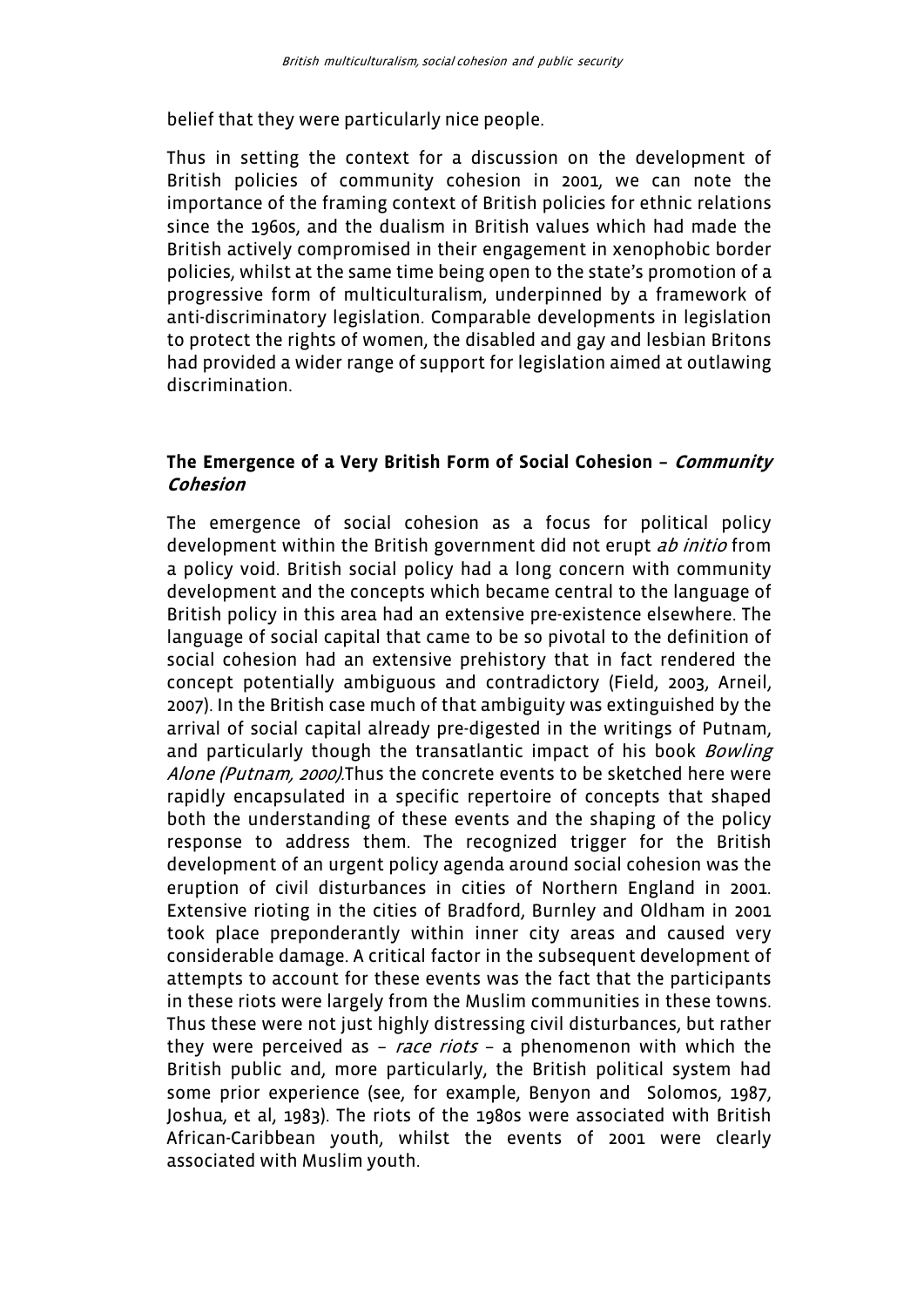There has been a long and diverse Islamic presence in Britain, but the current demography is very largely a consequence of the emigration into Britain of migrant workers from the British Commonwealth as a reserve pool of labour to fuel the economic recovery of post-war Britain. Thus their current demographic location in specific cities in Britain is an enduring consequence of the industries which recruited them and the then contemporary discrimination in the housing market. During their arrival and for the decade that followed the communities that developed were essentially labelled by the majority population in terms of racial and national identities. They were; *coloured immigrants*, or *Pakistanis*, or Bangladeshis. Thus the racist assaults upon members of these communities in the 1970s were popularly called *Paki-bashing*. Their faith was not necessarily the most salient part of their identity. However, over time their faith identity came to be the most salient feature of their difference. A number of events contributed to this shift, amongst which were the Rushdie Affair and the Gulf Wars. The furore over the publication of Salman Rushdie's Satanic Verses was an international phenomenon, but had a quite dramatic effect upon British ethnic relations (Aktar, 1989, Malik, 2009, Modood, 1990, Ruthven, 1991). It energised the latent British Orientalist repertoire of views about Islam and specifically juxtaposed notions of the British liberal commitment to freedom of speech with notions of a traditional closed minded theism. Thus by the time of the 1997 publication of the widely influential Runnymede Trust Report, *Islamophobia: A Challenge for Us All*, it could be argued that the Muslim presence in Britain had become a significant area of populist concern.

Consequently, the political response to the riots of 2001 was very heavily driven by a concern with the Muslim identity of the participants. From the outset the emerging policies of social cohesion were explicitly targeted at Muslim communities. In Britain at that time (and indeed now), there are very considerable differences in life experiences and health profiles that are reflections of individuals' class and social location in society. There is a strong association between ethnicity and quality of life which has resulted in the growth within British inner city neighbourhoods of relatively high concentrations of specific ethnic minority communities who may share considerable economic and social deprivation (Loury et al 2005, Dorling and Thomas, 2004). To a significant extent, in some locales, this has been related to the collapse of the industries to which these communities were initially attracted. Certainly in the towns where these riots occurred, the near total collapse of the once thriving textile industries had had a deleterious impact on the economic and labour opportunities of the Muslim population. However, in the accounts of the riots and in the policy literature that emerged following them, it was the characteristics of the Muslim communities themselves that became central to the explanatory accounts of the riot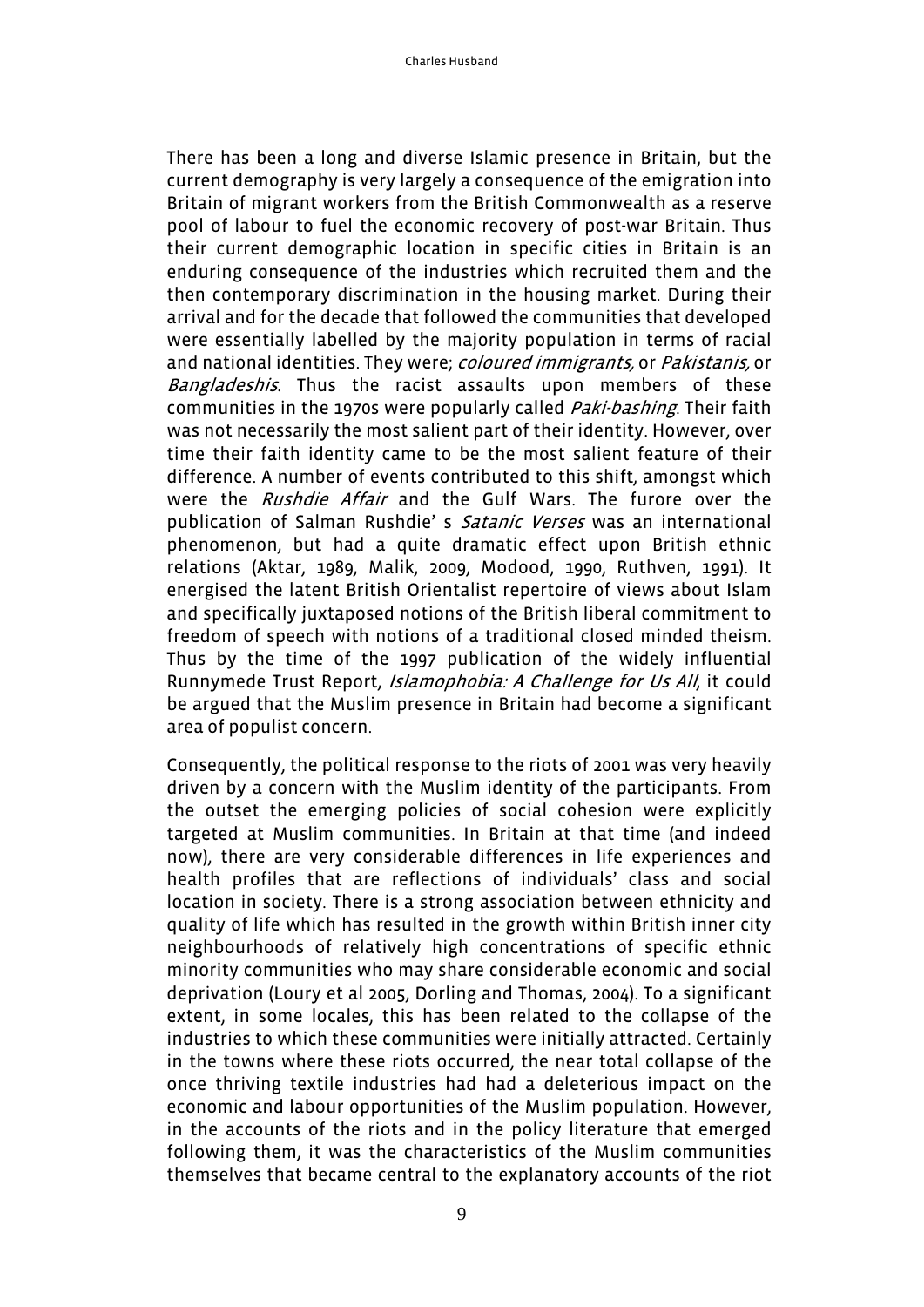and to framing the policy initiative that was developed: *community* cohesion (see Burnley Task Force, 2001; Oldham Independent Review, 2001; the Community Cohesion Independent Review Team [the Cantle Report], 2001, Ouseley, 2001). The key issues identified in the development of the challenge to be addressed by community cohesion were the asserted *self-segregation* of Muslim communities and their predisposition toward living in *parallel cultures*. This analysis found the explanation for the breakdown in social relations in these cities in the dysfunctional cultural characteristics of the Muslim communities. It was their bad bonding social capital that resulted in them having an inward looking social orientation and a fixation with retaining their 'traditional' culture; the policy solution was to promote their acquisition of good bridging social capital (see, for example, McGhee, 2003). It was a policy of assimilation not too effectively disguised in the language of social science.

As a policy package, the emergence of community cohesion as a rapidly developed and urgently implemented political programme was consistent with both past and current tendencies in British social policies. Margaret Thatcher's radical experimentation with a perverse fusion of neo-liberalism and strident Little Englander nationalism (Jessop et al, 1988) had produced the deeply divisive category of the '*Enemy* Within'. This convenient category of the politically problematic nonbelievers in the benefits of Thatcherism included, amongst others, trade unionists, immigrants and sections of youth who provided convenient scapegoats for the social distresses of the time. Thatcherism employed a dichotomous discourse of 'those who are for us' and 'those who are against us', which was employed to promote an emotive personalisation of political analysis in terms of human motivation and shared culture and values. It was an effective ploy to subvert discussion of the structural bases of inequalities and social unrest. It certainly did not allow for the possibility of reflexively exploring whether current political policies might themselves be contributory factors to these phenomena. Certainly in relation to the 'race riots' of 1981, the government, anticipating the response that would later emerge in relation to the 2001 riots, found it congenial to find the cause of the disturbances in the dysfunctional culture and family structure of the young African – Caribbeans involved (CCCS, 1982, Solomos, 2003). And again setting a precedent for the political response to events twenty years later, as Solomos (2003, p164) argued, the Thatcher government strenuously sought to avoid any linkage being made between their policies and the outbreak of violent disorder. As Levitas' (2005) analysis of the role of a moral underclass discourse in New Labour's political practice reveals, accounting for events in terms of the moral and behavioural delinquency of the excluded themselves is an effective and much used political strategy when faced with recurrent challenges of inequity in society. Additionally, within the politics of New Labour there was an extant concern with regulating the behaviour of unruly urban youth, which also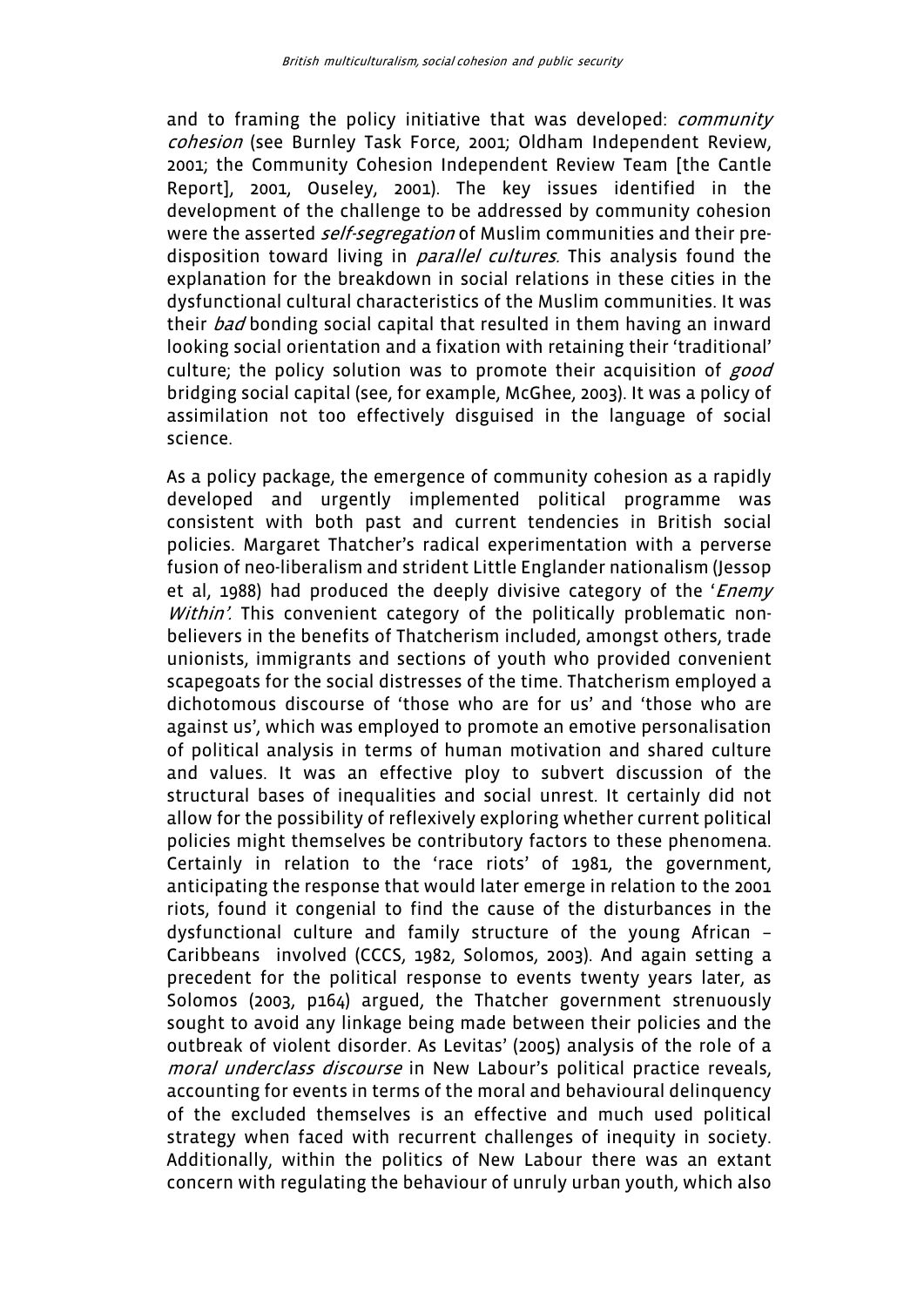provided a supportive context for the development of Community Cohesion policies (Atkinson and Helms, 2007).

The particularity of the 2001 riots turned upon the Islamic identity of the communities from which the participants predominantly came. In the context of a world shaped by a political ferment around Huntington's (1993) Clash of Civilisations thesis, and particularly by its reframing within the context of 'the War on Terror' post 9/11, then *the difference* of Britain's Muslim citizens was not just an interesting cultural observation, it had also become a perceived challenge to the integrity of British society and to British internal security. Thus community cohesion as it developed was an intrinsically assimilationist programme of interventions that sought to make these Muslim communities more British. Its cultural rather than structural –economic focus is revealed in Cantle's distinction between social cohesion as a generic policy that is discussed across Europe and the British conception of Community Cohesion. As someone centrally involved in the development of this policy, it is telling that he states that:

 'social cohesion' has tended to be used more broadly and aligned particularly with general socioeconomic factors, whereas 'community cohesion' has emerged as a more specific term to describe the societal features which are based on identifiable communities defined by faith or ethnicity, rather than social class (Cantle, 2008, p50).

Thus the practical focus of the policy is not on addressing socioeconomic inequalities that might be expected to be associated with class divisions, exacerbated by racial discrimination, but is rather based upon addressing expressions of faith and identity within a framework in which the culture of the Muslim communities has already been identified as the fundamental problem (for relevant Government policy, see, for example, Home Office, 2004, HMG, 2005, DCLG, 2008). Despite what became the very evident inability of the Government or its agencies to provide a viable substantive definition of the constituent parts of British culture, the policy of community cohesion proceeded with the assimilationist expectation of making Muslims more British (Kundnani,2007, Flint and Robinson, 2008).

## **COUNTER-TERRORISM: CONTEST AND PREVENT**

In Britain, as in any other nation, the state provision of policies and practices to guarantee state security and the individual security of their citizens did not begin with Al-Qaida and 9/11, although that event did mark a critical turning point in the acceleration of state counter-terrorist policies and a re-positioning of the balance of security against liberty. In Britain 'the troubles' in Northern Ireland had seen the British security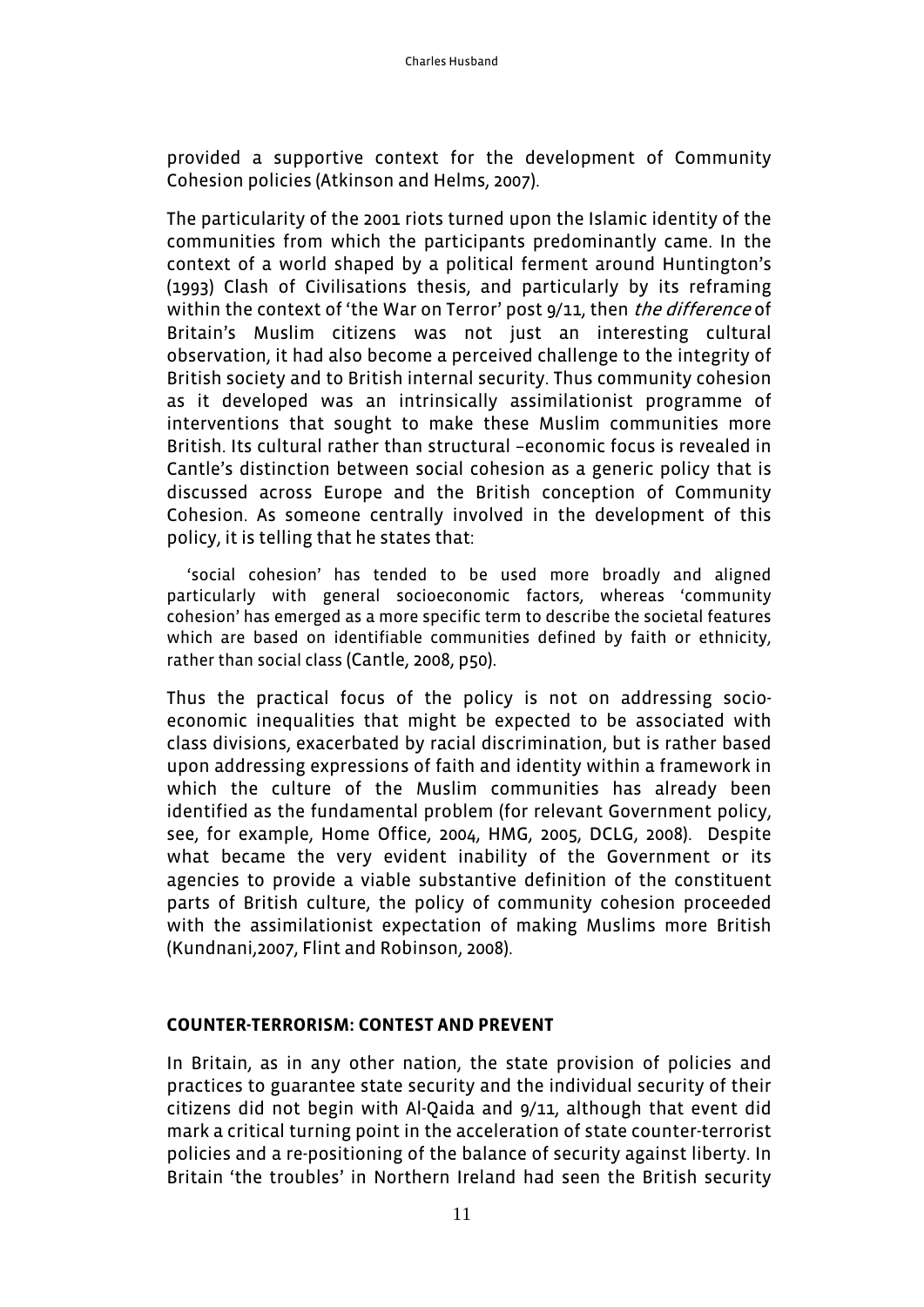services refine policies, develop technical means of surveillance and shift the collective tolerance of intrusive counter-terrorist measures that would lay down much of the ground work for the very rapid innovations of the twenty-first century. Additionally, in the Thatcher era of the politicised rhetoric of 'law and order under threat', the very considerable civil disturbances that accompanied the radical assault upon the trade union movement, as well as the social challenges of urban law and order, saw an extensive development of state securitization of everyday life that was accompanied by a considerable erosion of extant civil liberties (Gearty, 1990; Hillyard and Percy-Smith, 1988). The bitter struggle with the coal miners and the coal miners' strike of 1984-5, for example, was an instance of the draconian use of state powers and the political invoking of 'exceptional circumstances' that would become characteristic of a range of policy issues in the 2000s (Milne, 2004).

In simple language, the British government and the British people were no strangers to exceptional measures when in 2001, following the shocking events of 9/11 in the United States, the British Government rapidly passed through Parliament the Anti-Terrorism, Crime and Security Act. Elements of this legislation were in violation of the European Convention on Human Rights to which Britain is a signatory; and this marked just the beginning of a process whereby Parliament would invoke exceptional circumstances to justify attempts to legitimate the use of previously unacceptable procedures, including torture (see the Report of the House of Lords/House of Commons Joint Committee on Human Rights (2010) for a troubling account of the struggle of the judiciary to counter the British Government's attempts to violate international human rights principles and judgements). The policy arena in which counter-terrorism measures were to be developed and through which they would be transformed into specific forms of practice at the level of the local state was also concurrently undergoing a rapid institutional change. Following extensive flooding and a fuel crisis in 2000, and a foot and mouth crisis in farming in 2001, the British government became aware of their significant lack of preparedness to deal with major emergencies, and in particular this 'triple whammy' of crises had revealed the absence of adequate inter-agency ways of working (Mottram, 2007). Thus the Civil Contingencies Act 2004:

"...swept up and revised existing emergency powers and civil defence legislation, fusing them, in a single statute, with the generic capabilities needed to deal with the consequences of a terrorist assault upon people, infrastructure, essential services and systems" (Hennessy, 2007b, p13).

Linked with parallel developments that had been promoting 'joined up action' in the agencies dealing with health and social care, the development of routine inter-agency collaboration and contact will prove to be a significant feature of the context that has shaped the simultaneous implementation of community cohesion and counter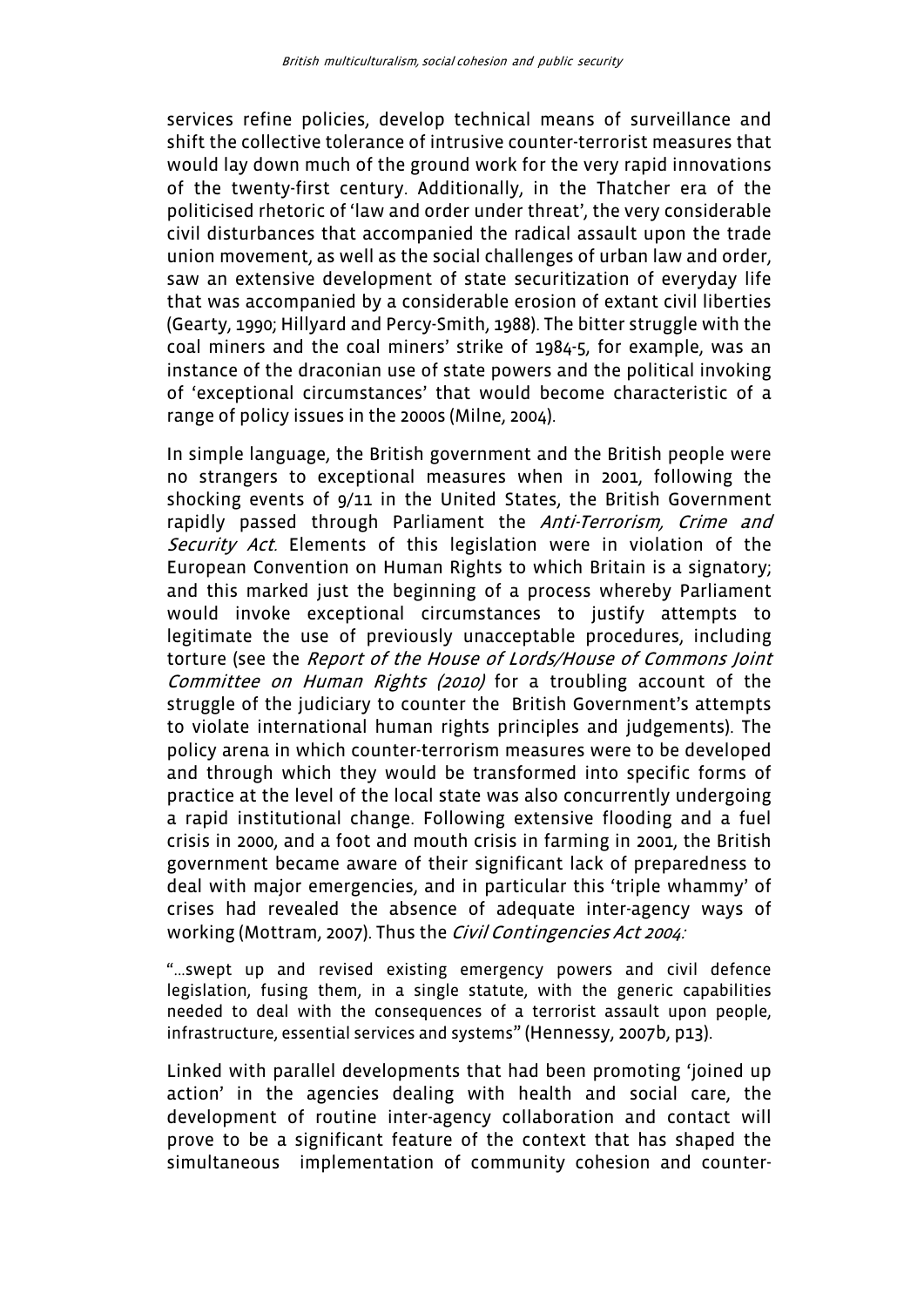terrorism measures, as we shall see below.

The event which rapidly accelerated and changed the urgency attached to the implementation of the United Kingdom counter-terrorism policy was the bombings in London on the  $7<sup>th</sup>$  of July 2005. The sudden and devastating emergence of 'home grown bombers' in the national capital produced a rapid quantum shift in the British policy response to terrorist threats. The Government White Paper of 2006, Countering International Terrorism: The United Kingdom's Strategy, laid out the national counterterrorism strategy, which it called *CONTEST*. In that document the government was brutally frank about its perception of the likely threat faced by the British people. It stated that:

"The Government assesses the current threat in the UK from Islamist terrorism is serious and sustained. British citizens also face the threat of terrorist attack when abroad. Overall we judge the scale of the threat is potentially still increasing and is not likely to diminish significantly for some years........it is not possible to eliminate completely the threat of terrorist attacks in this country"(H.M Government 2006, p8).

Maintaining a high level of perceived threat has remained a feature of Government rhetoric around terrorism, for in the absence of an imminent threat the public may be less willing to accept the intrusions into their civil liberties that have been characteristic of the counterterrorism measures. Thus the media are a necessary hand maiden of both terrorism and the counter-terrorist strategies of government since for both, publicity and the shaping of public opinion are an essential element of their strategy (Norris et al, 2003, Barnett and Reynolds, 2009). The fact that in the United Kingdom the home grown bombers were Muslim certainly added a very significant ingredient to the perceived threat. The segment of the population that was now being identified as the host communities within which the home grown bombers were nurtured was exactly the same communities targeted by community cohesion on the grounds that they were not properly British, and it was their Islamic faith which was central to their perceived detachment from mainstream Britain. The long history of the Islamophobic representation of Muslims in the media (Karim, 2000; Poole, 2002; Poole and Richardson, 2006) now had a new and potent agenda, defined in relation to the Islamist threat, through which the Muslim communities were now framed (Morey and Yaqin, 2011). British Muslims were again explicitly the focus of current Government policy, and this time they were perceived not as a cultural threat but as a threat to life and limb.

The policies of *Contest* were sub-divided into four interlinked, but distinct areas of action: the four Ps. As the updated statement on Contest explained: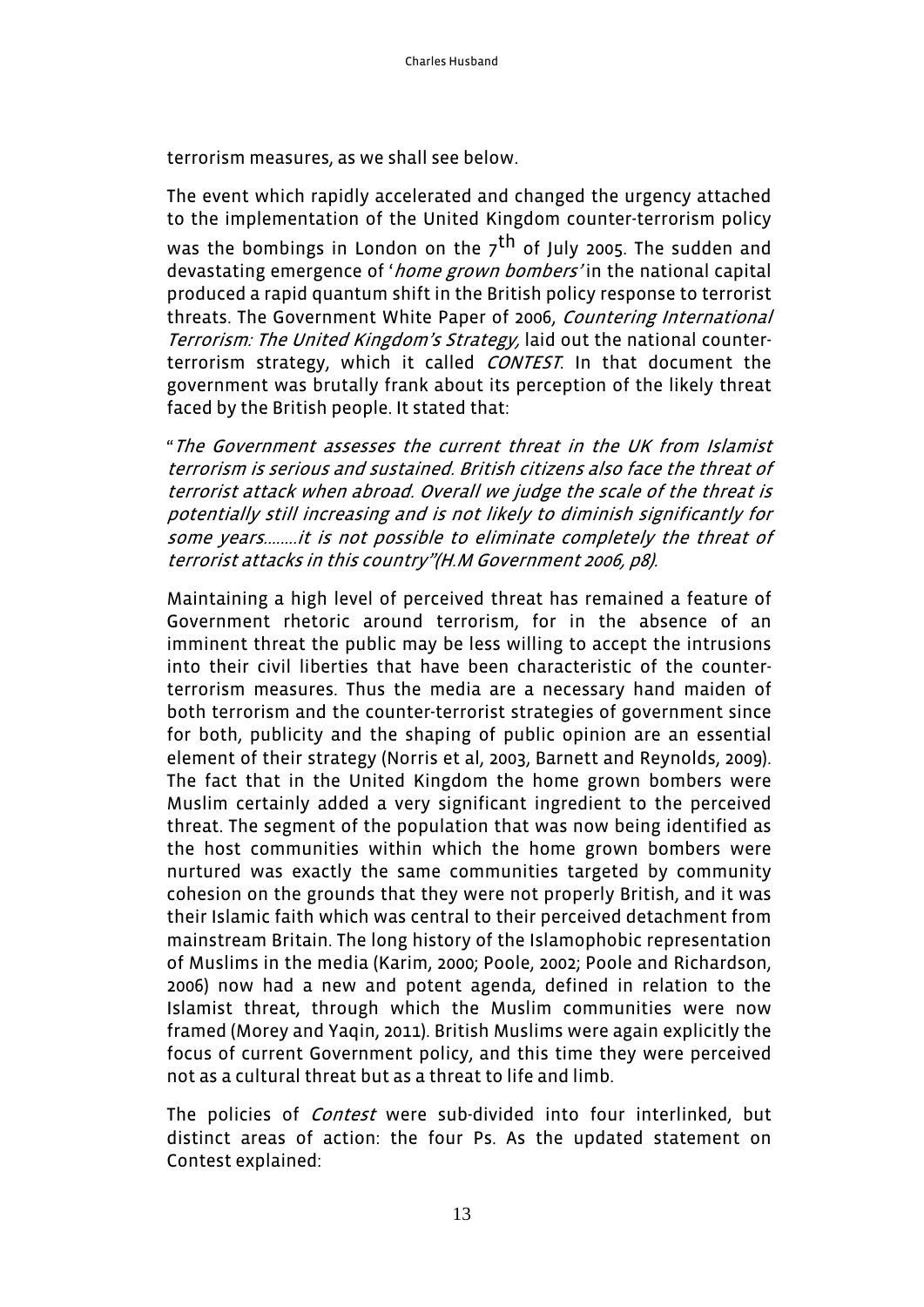"CONTEST is intended to be a comprehensive strategy: Work on Pursue and Prevent reduces the threat from terrorism: work on Protect and Prepare *reduces the UK's vulnerability to attack*" (Home Office, 2009).

'Prepare' aims to ensure the existence of an adequate organisational and resource capacity to address the consequences of terrorist attack.

'Protect' aims to guarantee the protection of the public, key national services and British overseas interests.

'Pursue' is directed at pursuing terrorists and those who sponsor them.

And

'Prevent' will be the focus of our further analysis here, and it is given a slightly more extensive description. Thus Mottram (2007, p50) defined Prevent in the following terms:

The 'Prevent' element of the Government's counter-terrorism strategy identifies three principal strands of effort whose breadth illustrates the extent of the challenge:

1. Tackling disadvantage and supporting reform-addressing structural problems in the UK and overseas, such as inequalities and discrimination.

2. Deterring those who facilitate terrorism and those who encourage others to become terrorists–changing the environment in which seeking to turn others towards extremism and terrorist violence can operate.

3.Engaging in the battle of ideas–challenging the ideologies that extremists believe can justify the use of violence, primarily by helping Muslims who wish to dispute these ideas to do so.

Just as the Community Cohesion agenda effectively failed to engage with the institutional reproduction of class inequalities as a feature of the construction of urban environments, so too the Prevent agenda, as it was developed, very substantially ignored the challenge of tackling disadvantage and addressed *the problem within* the Muslim community once again, this time defined as the *radicalisation* of Muslim youth.

With both Community Cohesion and Prevent policies being implemented by local authorities in specific neighbourhoods across Britain, the British Muslim population found themselves being explicitly targeted by two potentially contradictory policies. In vulgar terms, Community Cohesion said to them that they were problematically detached from British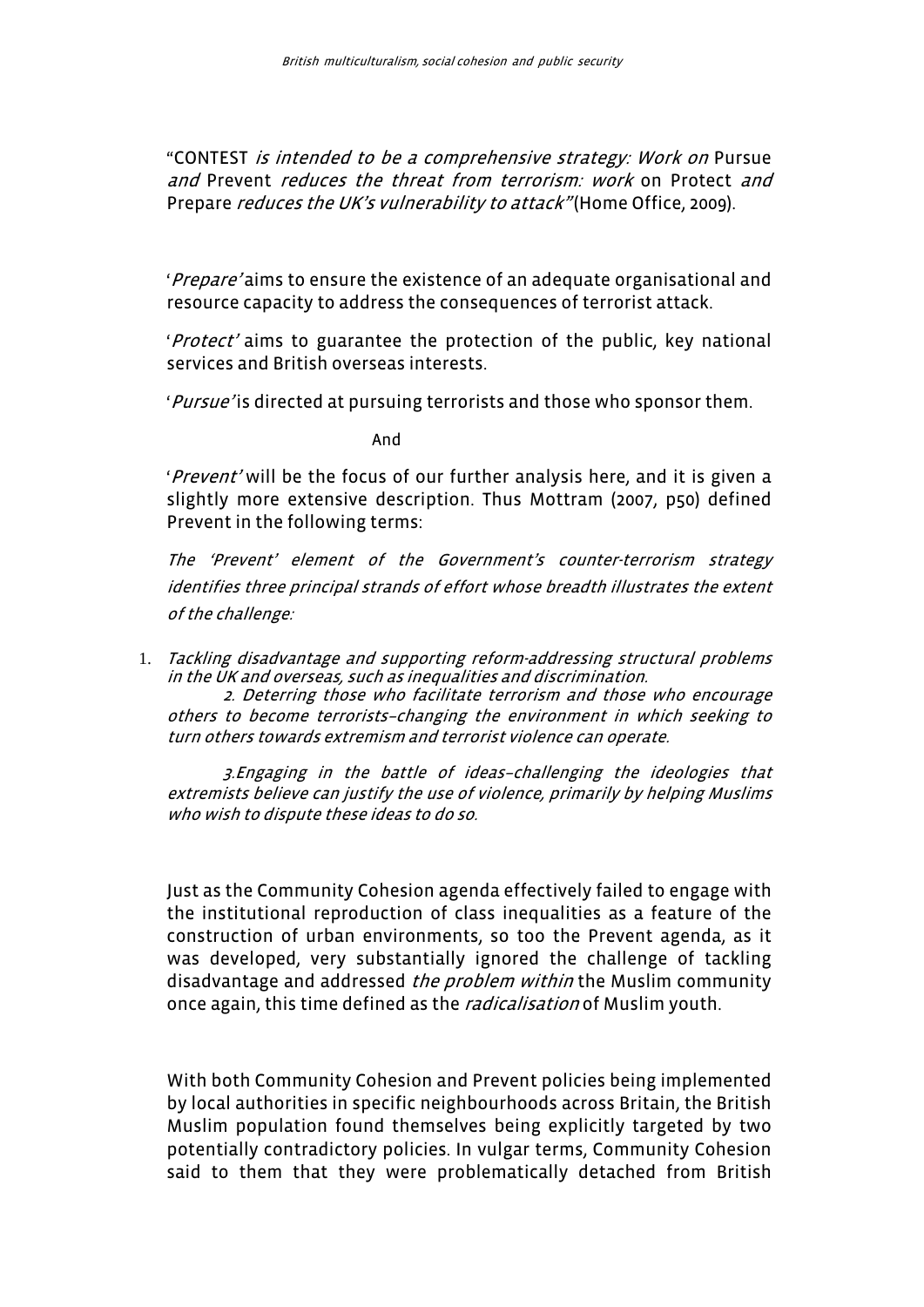culture and civic life, and the government wished them to become more active citizens: by becoming *more like us*. At the same time, the Prevent agenda was saying to the same communities, we recognize you as being defined by your faith, and that consequently as Muslim communities we have identified you as the location for the emergence of the next wave of home grown terrorists. Thus you must expect that it is reasonable that the state should put you under extensive and intrusive forms of surveillance, which are justified by our legitimate suspicion of your communities. For Muslim communities that already had a long experience of being the object of quite specific governmental interest about the forms of Islam that were present within them, and the forms of expression of faith that might be regarded as legitimate or illegitimate in the British context, this dual exposure to intense intervention could hardly have been expected to have been experienced as benign or unproblematic (Modood, 2005, 2006, Blick et al, 2006).

 In the next section, drawing on recent research (Husband and Alam, 2011), we will briefly explore the consequences of the implementation of these two contradictory policies in five large metropolitan authorities in the North of England [for much greater analysis in depth than can be offered here please consult that text].

## **CAUGHT IN THE CROSS FIRE: Muslim communities and the interaction of Community Cohesion and Prevent**

At the core of the difficulties that arose from the simultaneous implementation of Community Cohesion and Prevent within local authorities was the fact that at the point of implementation the overlap between the two policies had become inherently ambiguous. As one manager phrased it:

 "I could imagine that there is nothing that you can do in social cohesion that can't be perceived as a front for Prevent."

If there had been no resistance to Prevent then this situation might have been somewhat less problematic, but the reality was that from the outset Prevent was regarded as deeply politically problematic by many local authority personnel, and met with considerable resistance from local Muslim communities and national Muslim organisations. One local councillor with responsibility for Prevent said:

"When the document came out from the Home Office I was aghast. I

threw it out. I said we are not having this. It was racist. Quite clearly

racist."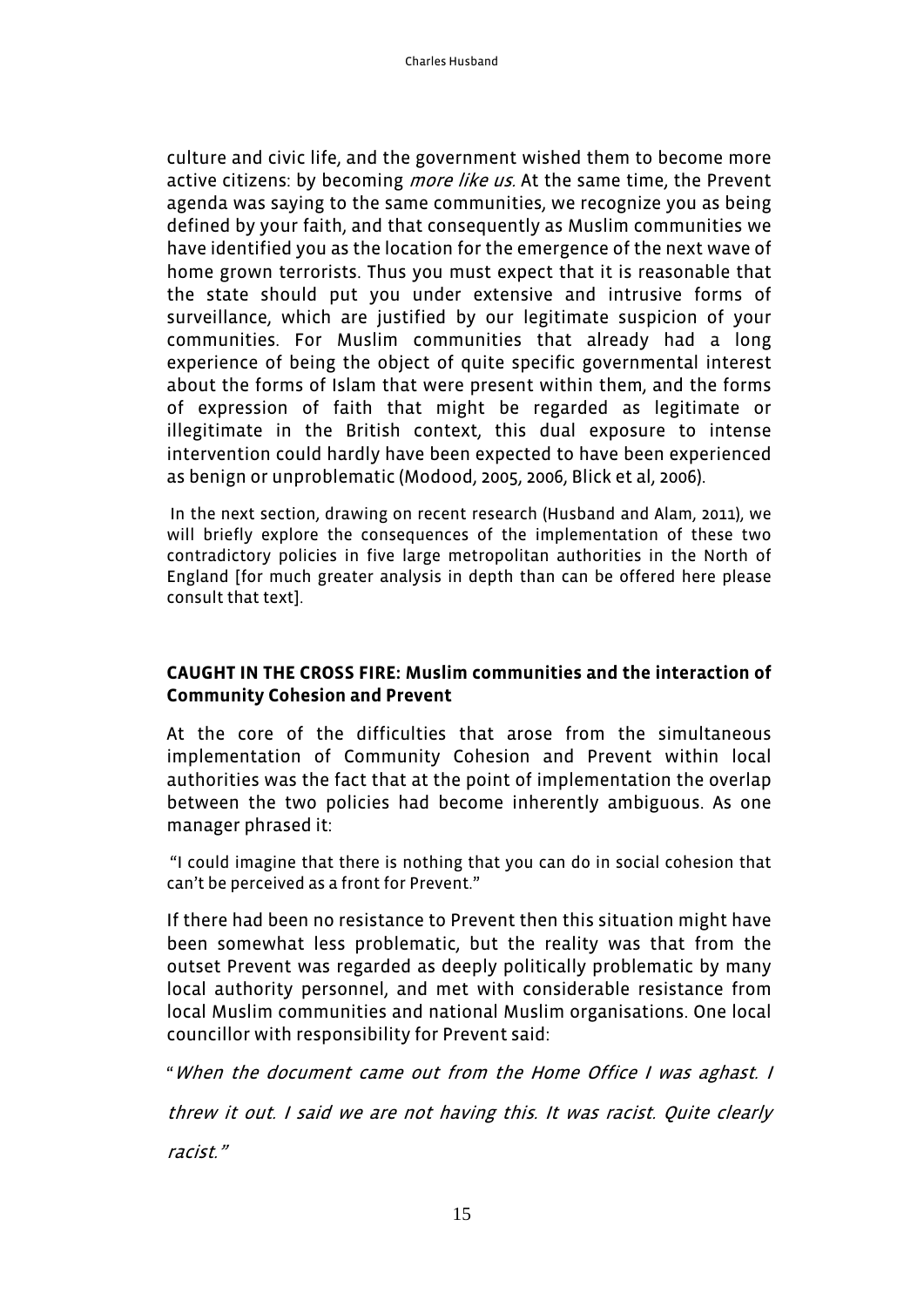#### Another said:

"When you are required as elected representatives to gain the respect… of the community and drive through values: the values of education, care of the elderly, standards in life – a clean environment –basically promoting and encouraging the greater well-being of the populace; to also be the Big Brother that is actually spying on part of the community – then there is a contradiction."

Yet another councillor pointed out the contradictions between the historic efforts of local councils to build good relationships with Muslim communities and the implications of implementing Prevent. He said:

"It's like you're talking with a forked tongue. That's the thing and the community's not stupid. They know what the public agenda is, what the Government agenda is and they know that their Muslim community is under the spotlight: under the heat."

There was a very explicit and widespread local political objection to the stigmatising of the whole Muslim community that was inherent in the formulation of Prevent. This was accompanied by a recognition that the surveillance functions that were at the core of its practice placed the local council staff in an invidious position. Staff who had conscientiously built up trust with local Muslim communities were presented with a situation where their routine work might be an element in the surveillance of these Muslim communities. As one worker phrased it:

"So of course it's a difficult situation: information gathering/collecting – then are we then a reporting centre? Are we then working outside our own remit, you know? And what's somebody going to do with the information? So how much control and confidentiality? All those issues arose."

As the analysis in Husband and Alam (2011) demonstrates, at the level of the local authority, in practice the operation of Community Cohesion and Prevent became highly overlapping and the perceived permeation of Community Cohesion work by the insidious surveillance priorities of Prevent resulted in the compromising of the daily work of local professionals. For one group of professionals, this pressure was felt acutely: namely, Muslim staff in the local authority, who in many ways possessed exactly the competences that the local authority required for the implementation of either of these policies. But as one Muslim worker observed:

"There is going to be that level of suspicion, you know. Anyone who works with communities now, on Community Cohesion or whatever, it all comes back to Prevent"

For some Muslim staff, the costs of being compromised by engaging with this work were such that they took steps to seek to avoid engaging with it. One of them expressed their feelings in these terms:

 "I think that there is a lot of pressure, and to be honest that's why I've shied away from being involved with it; because it's loaded. I can't go straight faced to my community and say, I'm here to help you. I know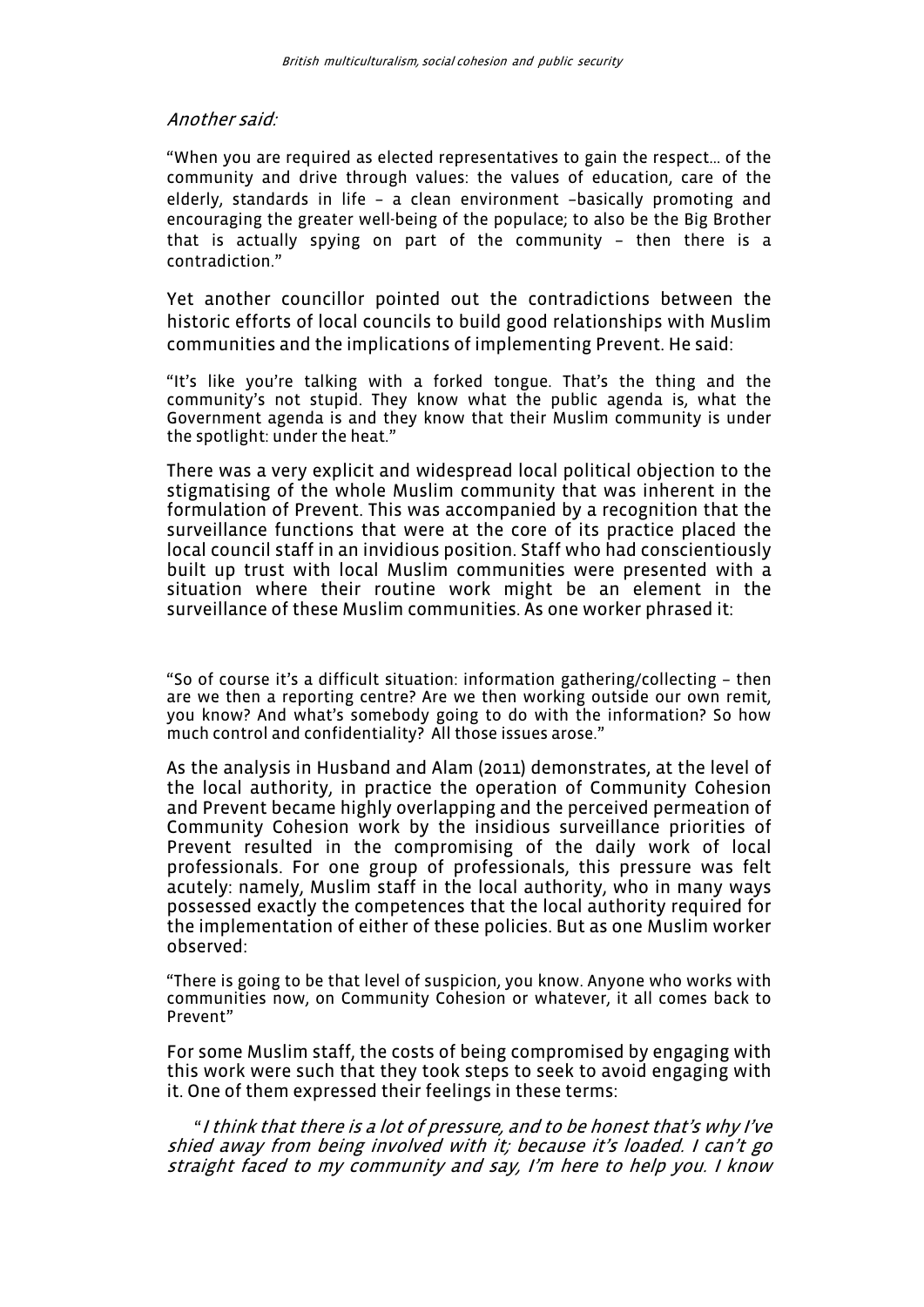#### what they want me to do. It's like working as an informant, a spy, at the same time. It goes against my morals to do that."

The permeation of the engagement of the local authorities with Muslim communities by the insidious anxieties created by counter-terrorist measures was also inevitably reflected in the ways in which members of these Muslim communities experienced their lives framed by these policies. It was not only the endemic suspicions driven by the processes of intelligence gathering and surveillance; there was also considerable local resentment felt when the Counter Terrorism Unit (CTU) raided people's homes in the night and took young men away for extended questioning with no subsequent arrests. Muslim communities were realistically sensitive and resentful at being stigmatised by these policies and by the intrusion into their lives of their implementation. As one senior manager with extensive community experience put it:

 " It's created suspicion about what's your real agenda: and particularly among younger Muslim men...you know, expressing the view that their phones are being tapped, they're worried that they are being spied on. They worry about where they'd spy on them and they don't know who's going to be arrested next in their community. And there's a feeling that wider concerns about international events-disagreements with government policy in terms of Iraq and Afghanistan-are then perceived as a support for terrorism."

The multiple intersections of the implementation of the practicalities of Community Cohesion and of Prevent demonstrated how policies developed by different departments of central government, with their own political priorities, institutional routines, and dominant ideological perspectives, could at the local level be experienced as profoundly contradictory.

#### **CONCLUSION**

There was a time when tracing your religious faith throughout the whole fabric of your daily life would have meant that you would be regarded as being *devout*. In the Britain shaped by CONTEST, and routinely experienced through the prism of an Islamophobia given a new edge by the *War on Terror* and its more recent derivatives, being a devout Muslim places you at risk of being identified as being *radicalised*. And if recent governments have in different ways sought to promote a more *active* citizenship, then expressing that activism by critiquing British foreign policy in relation to Iraq, Palestine or Afghanistan might similarly generate unfortunate opinions of your reliability should you be a young Muslim. The ambivalence felt by local authority staff and the suspicion and resentment felt by members of Muslim communities are not unreasonable in a world that has found the logics of securitization stretched in ways that have challenged both the rule of law and the capacity for all citizens to feel equally British - which was after all the aim of Community Cohesion. The targeting of British Muslim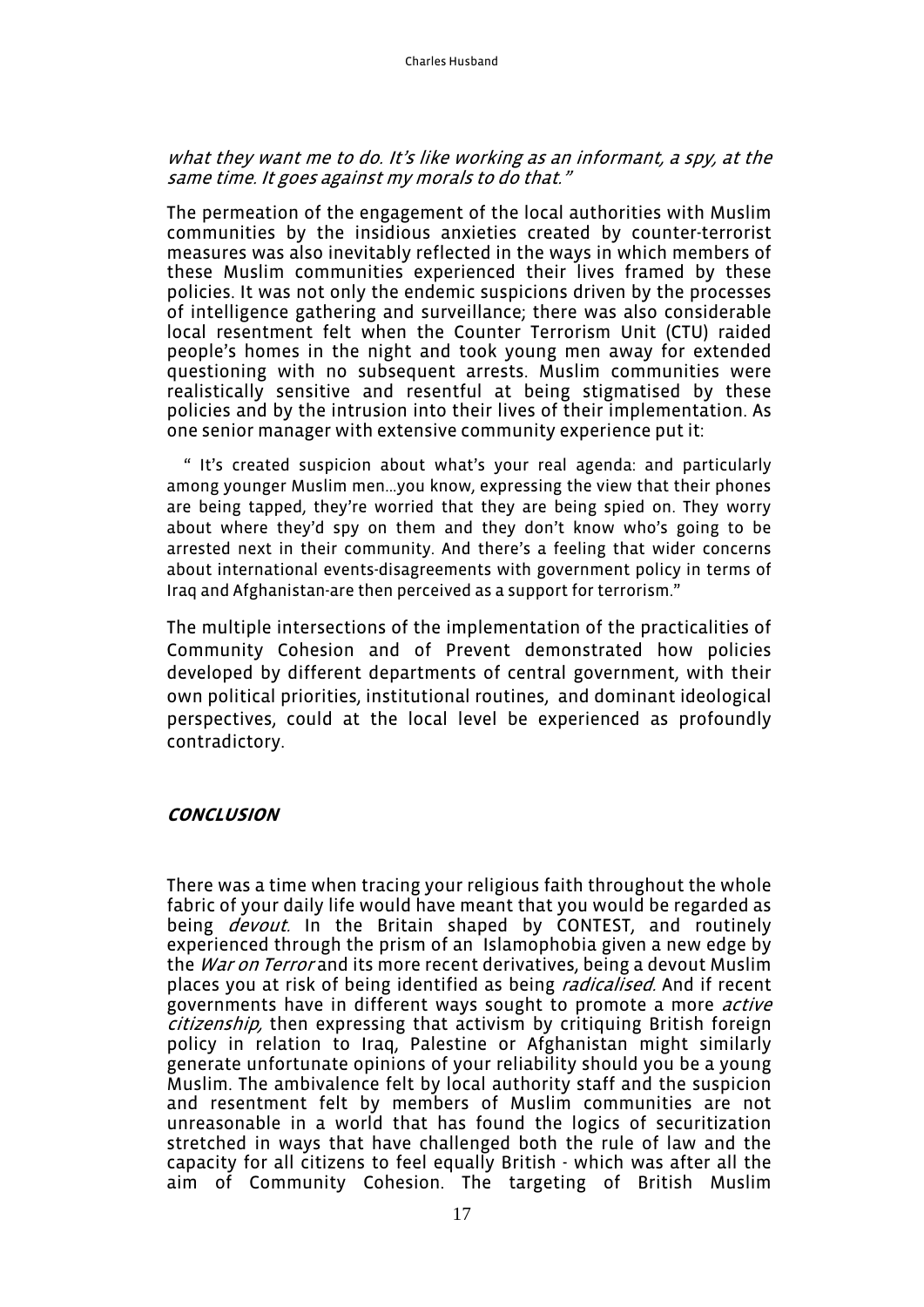communities by two discrete government policy initiatives in both cases identified the problem to be addressed as being fundamentally to be found within the religious and cultural characteristics of these communities. Not only did this stigmatise these communities in the context of a political milieu where Anti- Muslimism was already a highly developed phenomenon, but in each instance it also meant that through scapegoating the Muslim communities, policies that might have addressed the foundational bases of these problems were not addressed.

The roll out of these two policies in the first decade of the twenty-first century took place within a generic politics of exceptionalism. Huysmans (2009, p198) has described this in the following terms:

 "Events are framed as endangering the survival of the political unit, which if it wants to survive, needs urgent counter-measures which cannot be contained within the normal rules of the political game."

Globally, following 9/11 we have seen the erosion of an unambiguous commitment to universal human rights principles (Wilson, 2005, Cole and Lobel, 2007). In the British case, Gearty has noted the pressure brought upon the judiciary by the executive to collude in the erosion of established rights in the pursuit of new repressive measures. In his words, speaking of the new political sensibilities that are in place, he said:

"This amounts to a shift in sensibilities from anxiety about the repressive nature of such proposals to proud justifications of them, an assertive transformation that has been laced with contempt for those who in the words of the Home Secretary Dr. John Reid just 'don't get' how little the old rules matter any more" (Gearty, 2007, p353).

Acceptance of torture as a legitimate means of gaining intelligence and the erosion of civil liberties in the name of security have become a defining feature of the British political environment. Securitization of everyday life and intrusive surveillance of peoples' banal activities have made Britain into one of the most surveilled societies in the world (Kundnani, 2009). In this context, where 'the Muslim threat' had become a normative part of the political rhetoric of the time, the sensibilities that could be called upon to challenge the explicit stigmatisation of British Muslim communities by both community cohesion and counterterrorism policies were limited. The fact that the permeation of community cohesion by counter-terrorism policies should have such deleterious consequences was a further demonstration of the impact of the non-critical importation into policy of a generic Islamophobia that has become a feature of British life. Where the rights of all have become negotiable, the rights and dignity of a marginalised and stigmatised minority are inevitably vulnerable.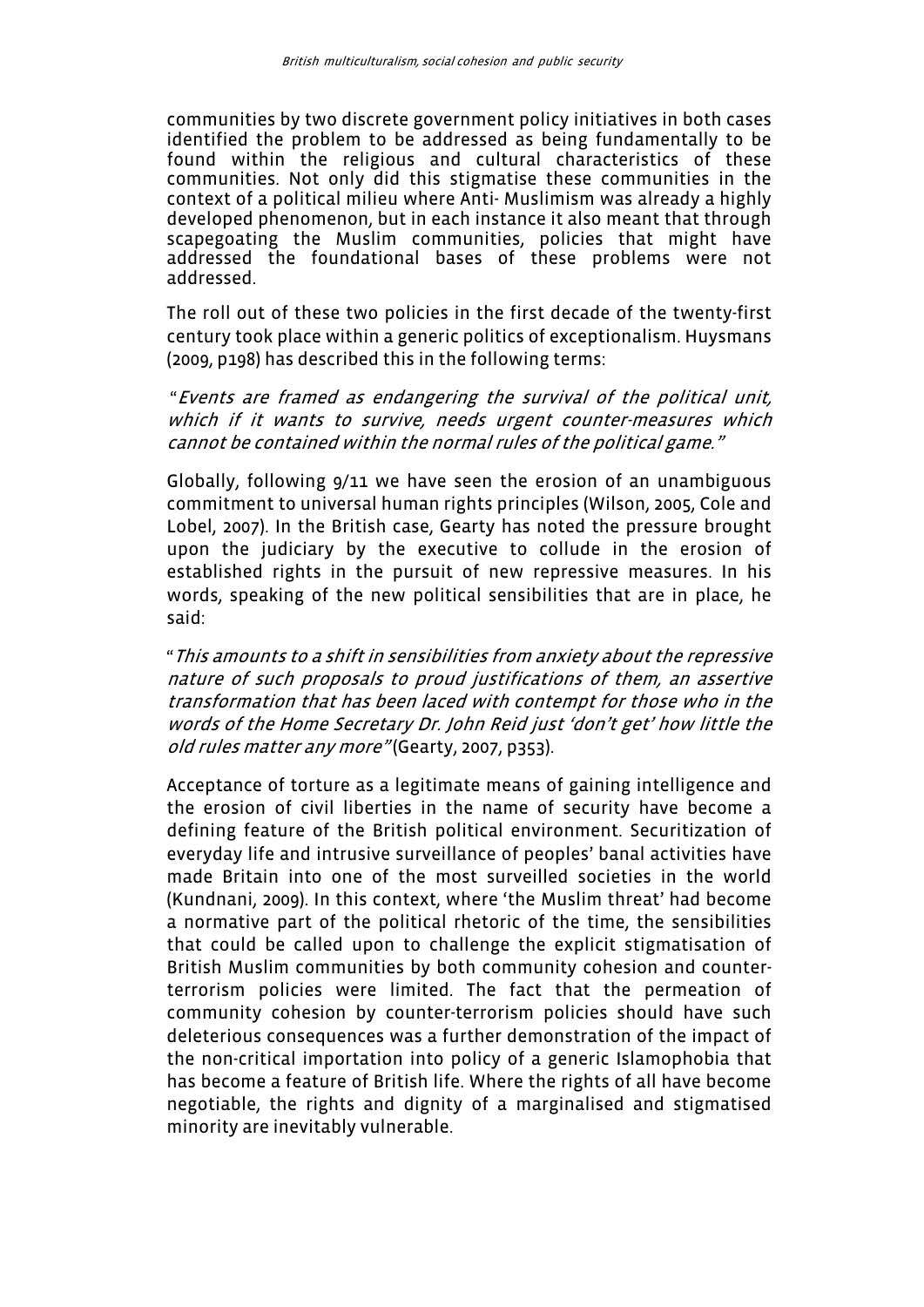#### BIBLIOGRAPHY

Abbass, T., ed. (2005) Muslims in Britain: Communities in Britain. London: Zed Books

AKHTAR, S. (1989). BE CAREFUL WITH MUHAMMAD! LONDON: BELLEW PUBLISHING

ALAM, M. Y. (2006). MADE IN BRADFORD. PONTEFRACT: ROUTE BOOKS

ALAM, M. Y. AND HUSBAND, C. (2006). BRITISH-PAKISTANI MEN FROM BRADFORD: LINKING <sup>N</sup>ARRATIVES TO POLICY. YORK: JOSEPH ROWNTREE FOUNDATION

ALDRIDGE, S., HALPERN, D. AND FITZPATRICK, S. (2002). <sup>S</sup>OCIAL CAPITAL: <sup>A</sup> DISCUSSION PAPER. LONDON:HMG PERFORMANCE AND INNOVATION UNIT

ALLIEVI, S. (2005). 'HOW THE IMMIGRANT HAS BECOME MUSLIM'. REVUE EUROPEENNE DES MIGRATIONS INTERNATIONALES , VOL. 21 NO. 2, PP135–163

APPIGNANESI, L. AND MAITLAND, S. (1989). *The Rushdie File*. London: Fourth Estate

ARNEIL, B (2007) 'THE MEANING AND UTILITY OF 'SOCIAL' IN SOCIAL CAPITAL', IN EDWARDS, R., FRANKLIN, J. AND HOLLAND, J., EDS. <sup>A</sup>SSESSING SOCIAL CAPITAL: <sup>C</sup>ONCEPT, <sup>P</sup>OLICY AND PRACTICE. NEWCASTLE: CAMBRIDGE SCHOLARS PRESS, PP29-53

Atkinson, R. and Helms, G. (2007). Securing An Urban Renaissance: Crime, community and British Urban Policy. Bristol: Policy Press

BACK, L. (1996). NEW ETHNICITIES AND URBAN CULTURE. LONDON: UCL PRESS

BACK, L., KEITH, M., KHAN, A., SHUKRA, K. AND SOLOMOS, J. (2002) 'NEW LABOUR'S WHITE HEART: POLITICS, MULTICULTURALISM AND THE RETURN OF ASSIMILATION' POLITICAL QUARTERLY, VOL. 73,NO. 4, PP445-54

BAGGULEY, P, AND HUSSAIN, Y (2008) RIOTOUS CITIZENS: ETHNIC CONFLICT IN <sup>M</sup>ULTICULTURAL BRITAIN. ALDERSHOT: ASHGATE

BARNETT. B. AND REYNOLDS, A. (2009). TERRORISM AND THE PRESS: AN UNEASY RELATIONSHIP. NEW YORK: PETER LANG

BECK, U. (1992). RISK SOCIETY. LONDON: SAGE

BECK, U. (2002). 'THE TERRORIST THREAT: WORLD RISK SOCIETY REVISITED.' THEORY, CULTURE AND SOCIETY, VOL. 19,NO. 4, PP39-55

Benyon, J. and Solomos, J., eds. (1987). The Roots of Urban Unrest. Oxford: Pergamon Press

Blick, A., Choudhury, T. and Weir, S. (2006). The Rules of the Game: Terrorism, Community and Human Rights. York: Joseph Rowntree Foundation

Bradford Commission. (1996). The Report of an inquiry into the wider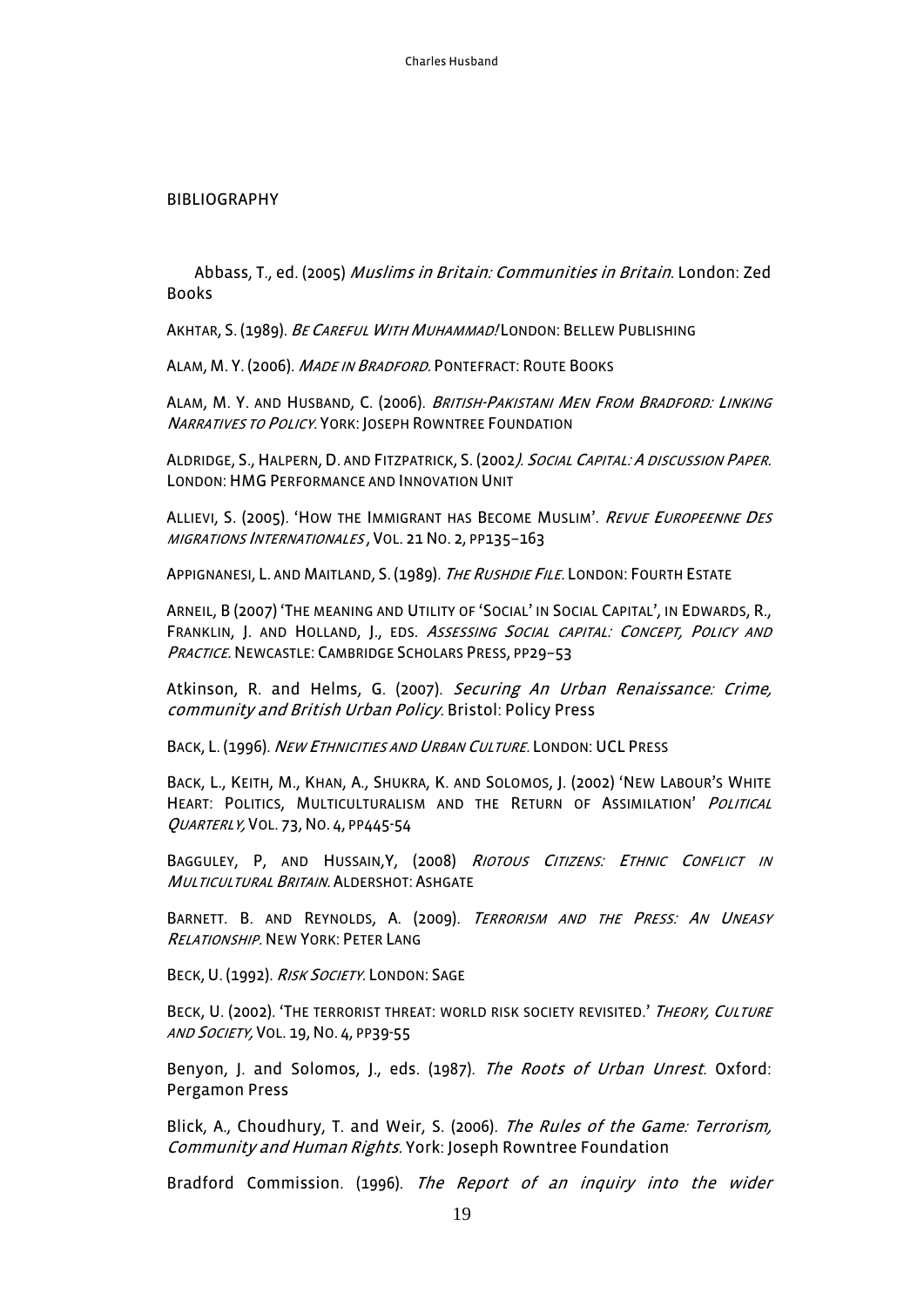implications of the public disorders in Bradford which occurred on 9, 10 and 11 June 1995. London: The Stationery Office

Burnley Task Force. (2001). Report of the Burnley Task Force. Chaired By Lord Clark. Burnley: Burnley Task Force

Cannadine, D. (2002). Ornamentalism: How the British Saw Their Empire. London: Penguin Books

CANTLE, T. (2008). COMMUNITY COHESION: A NEW FRAMEWORK FOR RACE AND DIVERSITY. HOUNDMILLS, BASINGSTOKE: PALGRAVE MACMILLAN

CCCS (CENTRE FOR CONTEMPORARY CULTURAL STUDIES). (1982). THE EMPIRE STRIKES BACK.

London: Hutchinson

COHEN, S. (1972). <sup>F</sup>OLK DEVILS AND MORAL PANICS. ST. ALBANS: PALADIN

COLLEY, L. (1993). *BRITONS: FORGING THE NATION 1707 -1837.* LONDON: TAYLOR AND FRANCIS

Cole, D. and Lobel, J. (2007). Less Safe Less Free. New York: The New Press

Commission on Integration and Cohesion. (2007). Our Shared Future. London: Commission on Integration and Cohesion

COMMISSION ON BRITISH MUSLIMS AND ISLAMOPHOBIA. (2004). <sup>I</sup>SLAMOPHOBIA: <sup>I</sup>SSUES, <sup>C</sup>HALLENGES AND ACTION. STOKE-ON-TRENT: TRENTHAM BOOKS

COMMUNITY COHESION INDEPENDENT REVIEW TEAM. (2001). COMMUNITY COHESION: A REPORT OF THE INDEPENDENT REVIEW TEAM, CHAIRED BY TED CANTLE. LONDON: HOME OFFICE

Community and Local Government Committee of the House of Commons. (2010). Sixth report of session 2009 -10; Preventing Violent Extremism HC 65. London: The Stationery Office

Critcher, C. (2006). *Critical Readings. Moral Panics and the Media.* Milton Keynes: Open University Press

Deakin, N. (1970). Colour Citizenship and British Society. London: Panther.

Department of Communities and Local Government. (2008). Guidance for Local Authorities on Community Cohesion Contingency Planning and Tension Monitoring. London: DCLG

DETR. (2000). Our Towns and Cities - The future: Delivering an urban renaissance. London: The Stationery Office.

Dorling, D. (2010). *Injustice: Why social inequality persists*. Bristol: Policy Press

Dorling, D., Rigby, J., Ballas, D., Thomas, B., Fahmy, E., Gordon, D. and Lupton, R. (2007). Poverty, Wealth and Place in Britain. Bristol: Policy Press

Dorling ,D and Thomas,B (2004) People and Places: A 2001 Census Atlas of the UK. Bristol: Policy Press

ELLIOTT, A. AND LEMERT, C. (2006). THE NEW INDIVIDUALISM. LONDON: ROUTLEDGE.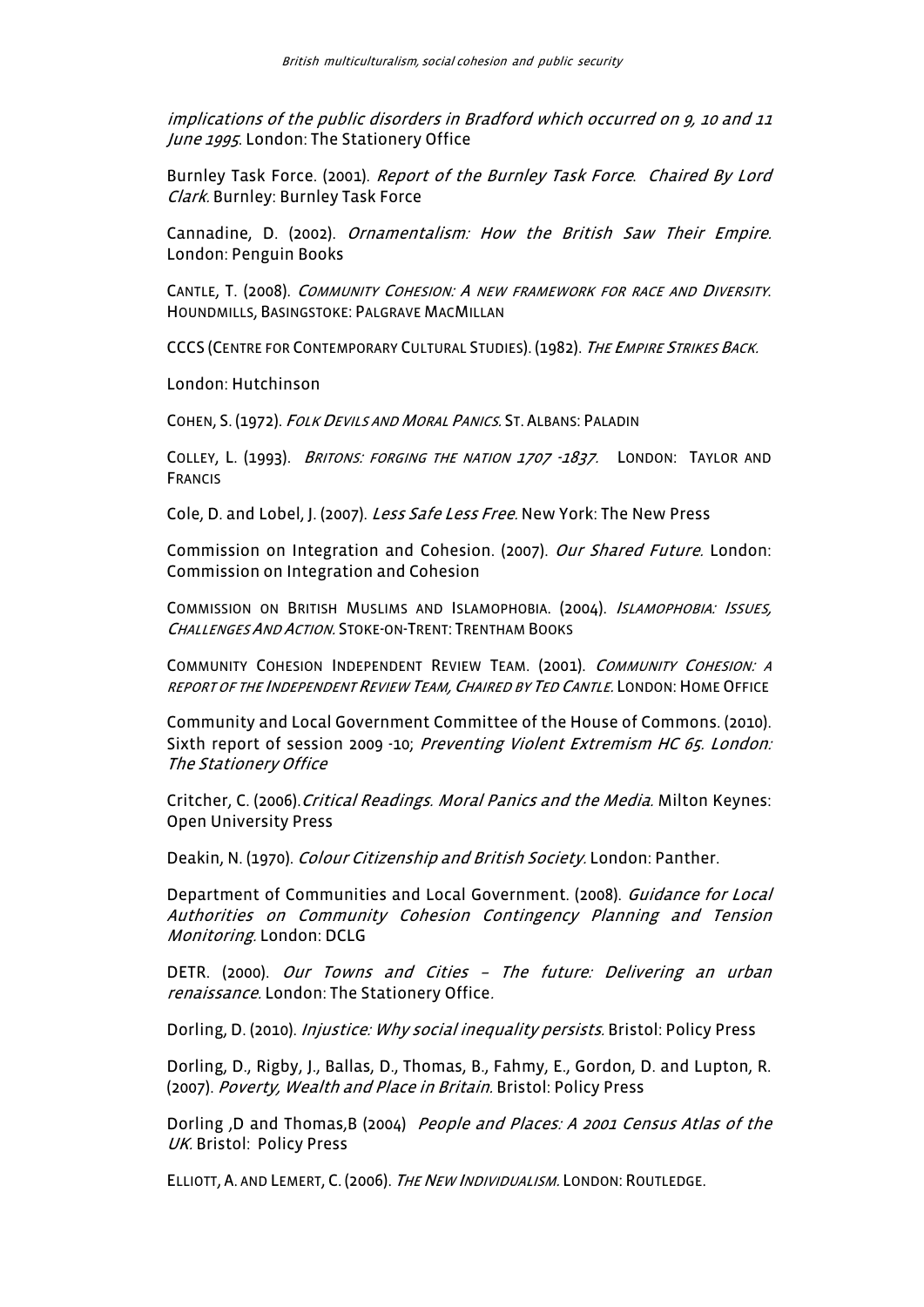EWING, K. D. AND GEARTY, C. A. (1990). FREEDOM UNDER THATCHER. CIVIL LIBERTIES IN **MODERN BRITAIN. OXFORD: OXFORD UNIVERSITY PRESS** 

Fekete, L. (2009). A Suitable Enemy. London: Pluto Press

Field, J. (2003). Social Capital. London: Routledge

Finney, N. and Simpson, L. (2009). 'Sleepwalking to Segregation'? Challenging Myths About Race and Migration. Bristol: Policy Press

Flint, J., and Robinson, D. (2008). Community Cohesion in Crisis? New dimensions of diversity and difference. Bristol: Policy Press

FOOT, P. (1965) <sup>I</sup>MMIGRATION AND RACE IN BRITISH POLITICS. LONDON: PENGUIN

FRYER,P. (1984) <sup>S</sup>TAYING POWER: <sup>T</sup>HE HISTORY OF BLACK PEOPLE IN BRITAIN

LONDON PLUTO PRESS

GEARTY, C. (2007). 'TERRORISM AND HUMAN RIGHTS'. GOVERNMENT AND OPPOSITION VOL. 42, NO. 3, PP340-362

GIDDENS, A. (1998). THE THIRD WAY. CAMBRIDGE: POLITY PRESS

Gilroy, P. (1987). *There Ain't No Black in the Union Jack*. London: Hutchinson.

Gordon, P. (1983). White law: Racism in the Police, Courts, and Prisons. London: Pluto

GORDON, P. AND KLUG, F. (1986). NEW RIGHT NEW RACISM. NOTTINGHAM: SEARCHLIGHT **PUBLICATIONS** 

GREWEL, I. (1996) HOME AND HAREM: NATION, GENDER, EMPIRE AND THE CULTURES OF TRAVEL

LONDON LEICESTER UNIVERSITY PRESS

HALL, S., CRITCHER, C., JEFFERSON, T., CLARKE, J. AND ROBERTS, B. (1978). POLICING THE CRISIS: MUGGING, THE STATE AND LAW AND ORDER. LONDON: HUTCHINSON

Halliday, F. (1996). *Islam and the Myth of Confrontation*. London: I.B. Tauris

Hechter, M. (1976). *Internal Colonialism*. London: Taylor and Francis

Hennessy, P., ed. (2007a) The New Protective State: Government, Intelligence and Terrorism. London: Continuum

Hennessy, P. (2007b). From Secret State to Protective State' in Hennessy, P. (2007a), op cit.: pp1-41

HEWITT, R. (2005). WHITE BACKLASH AND THE POLITICS OF MULTICULTURALISM. CAMBRIDGE: CAMBRIDGE UNIVERSITY PRESS

Hillyard, P. and Percy-Smith, J. (1988). The Coercive state: The Decline Of democracy in Britain. Glasgow: Fontana/Collins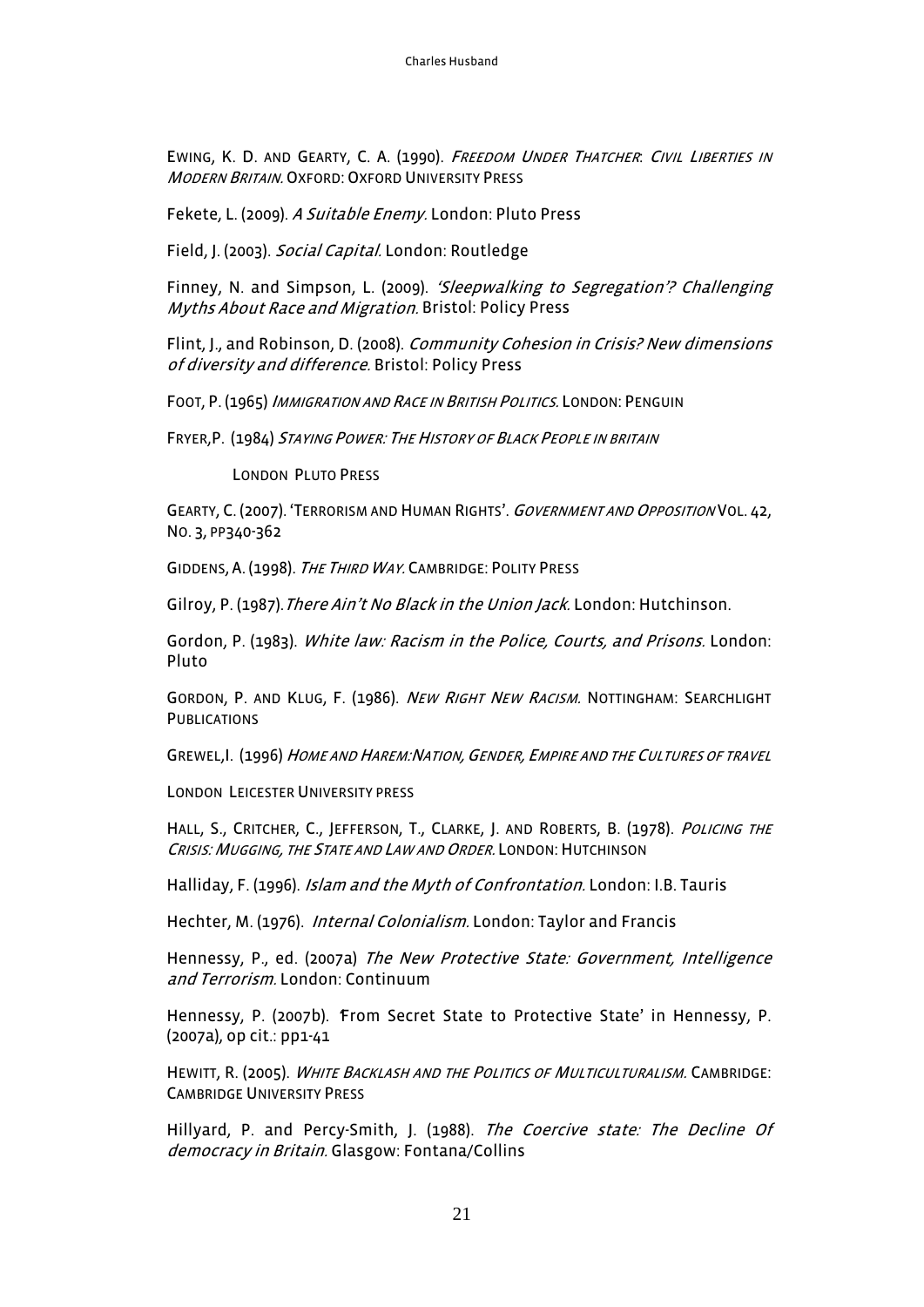Hiro, D. (1973). Black Britain. Harmondsworth: Pelican/Penquin

HOME OFFICE. (2004). STRENGTH IN DIVERSITY: TOWARDS A COMMUNITY COHESION STRATEGY AND RACE EQUALITY STRATEGY. LONDON: HOME OFFICE

HMG. (2001). Anti-Terrorism, Crime and Security Act. London: The Stationery **Office** 

HMG. (2003). *DELIVERING SECURITY IN A CHANGING WORLD*. MINISTRY OF DEFENCE WHITE PAPER. LONDON: THE STATIONERY OFFICE. CM 6041-I

HMG. (2004). The Civil Contingencies Act. London: The Stationery Office

HMG. (2005). Improving Opportunity and Strengthening Society: the Government's strategy to increase race equality and community cohesion. White Paper. London: Home Office

HMG. (2006). <sup>C</sup>OUNTERING INTERNATIONAL TERRORISM: <sup>T</sup>HE UNITED KINGDOM'S STRATEGY. LONDON: STATIONERY OFFICE. CM 6888

HMG. (2008). The Prevent Strategy: A guide to Local Partners in England. London: The Stationery Office. 288324

HOBSBAWM, E. AND RANGER, J. (1983). THE INVENTION OF TRADITION. CAMBRIDGE: CAMBRIDGE UNIVERSITY PRESS

Home Office.(2009). The United Kingdom's Strategy for Countering International Terrorism. London: Stationery Office. CM 7547

HOUSE OF COMMONS, HOME AFFAIRS COMMITTEE, (2005). TERRORISM AND COMMUNITY RELATIONS SIXTH REPORT OF SESSION 2004-05 VOLUME 1. REPORT, TOGETHER WITH FORMAL MINUTES AND APPENDIX. LONDON: STATIONERY OFFICE.HC 165–I

HOUSE OF LORDS / HOUSE OF COMMONS JOINT COMMITTEE ON HUMAN RIGHTS: SIXTEENTH REPORT. (2010). COUNTER-TERRORISM POLICY AND HUMAN RIGHTS (SEVENTEENTH REPORT): BRINGING HUMAN RIGHTS BACK IN. LONDON: THE STATIONERY OFFICE. HL 86/HC111

HUNTINGTON, S. P. (1996). THE CLASH OF CIVILIZATIONS AND THE REMAKING OF WORLD ORDER. NEW YORK: SIMON AND SCHUSTER

HUSBAND, C. (2005). 'DOING GOOD BY STEALTH, WHILST FLIRTING WITH RACISM. SOME CONTRADICTORY DYNAMICS OF BRITISH MULTICULTURALISM' , IN BOSSWICK, W. AND HUSBAND, C. , EDS. COMPARATIVE EUROPEAN RESEARCH IN MIGRATION, DIVERSITY AND IDENTITIES. BILBAO: UNIVERSITY OF DEUSTO, PP.191-206

Husband, C. (2010). ' Counter-Narratives to Multiculturalism and the Assimilationist Drift in British Policy:' Translocations 6 (2). Winter 2010, pp. 1-23

Huysmans, J. (2006). The Politics of Insecurity: Fear, Migration and Asylum in the EU. London: Routledge

Inden, R. (1992) Imagining India Oxford Blackwell

JESSOP, B., BONNET, K., BROMLEY, S. AND LING, T. (1988). THATCHERISM. OXFORD: POLITY PRESS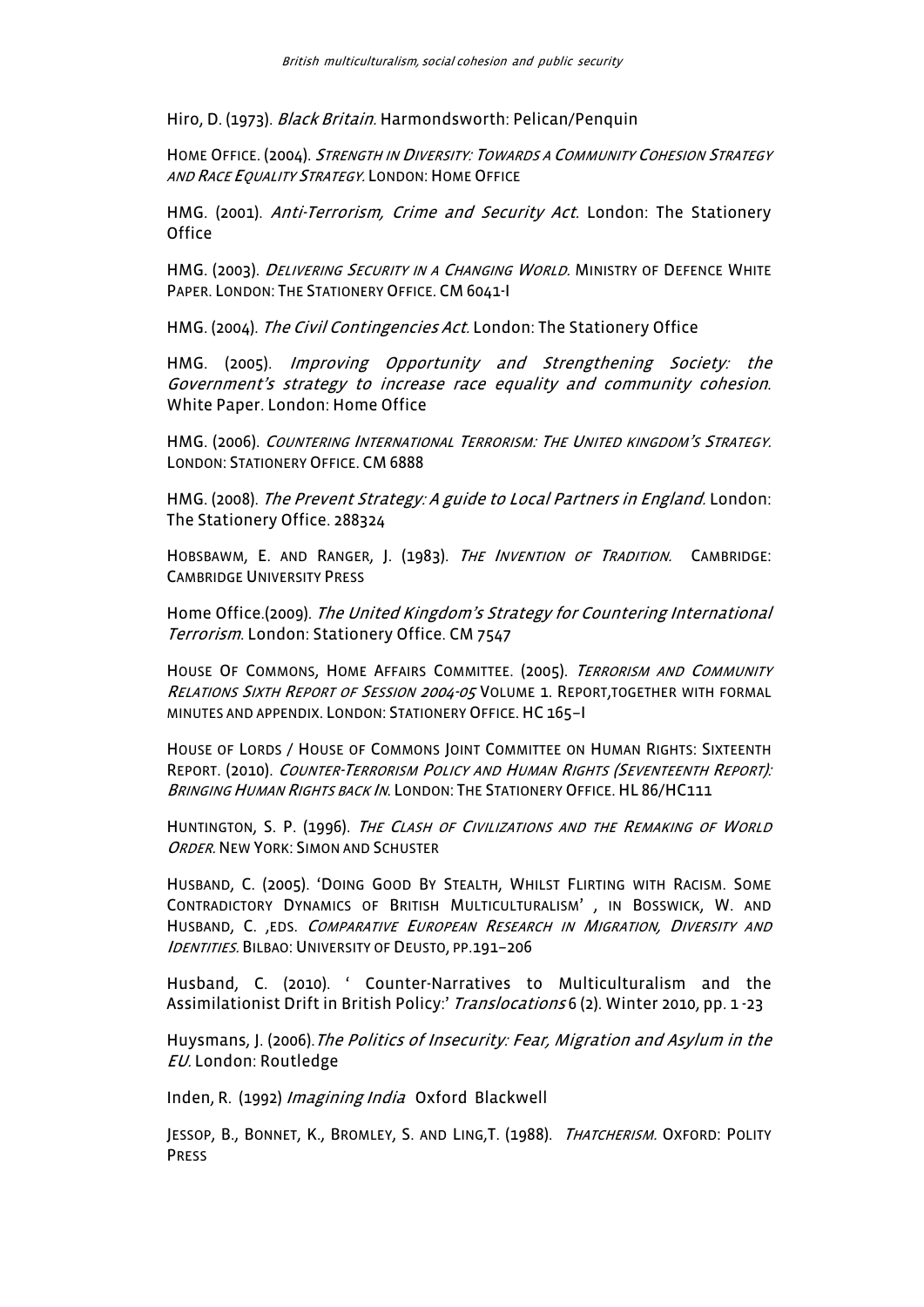JOSHUA, H., WALLACE, T. WITH BOOTH, H. (1983). TO RIDE THE STORM: THE 1980 BRISTOL 'RIOT' AND THE STATE. LONDON: HEINEMANN

Karim, K.H. (2000). *Islamic Peril: Media and Global Violence.* Montreal: Black Rose Books

Kettle, M. and Hodges, L. (1982). Uprising: The Police, The People and the Riots in Britain's Cities. London: Pan

Kiernan, V. G. (1969). The Lords of Human Kind. London: Weidenfeld and Nicholson

Kundnani, A. (2007). 'Integrationism: the politics of anti-Muslim racism', Race and Class, Vol. 48, No. 4, pp. 24–44

KUNDNANI, A. (2007B). THE END OF TOLERANCE. LONDON: PLUTO PRESS

Kundnani, A. (2009). The Secret State: Domestic Surveillance and Control in Britain. London: Institute of Race Relations

Lentin, A. and Titley, G. (2011). The Crises of Multiculturalism: Racism in a Neoliberal Age. London: Zed Books

Levitas, R. (2005). The Inclusive Society? Social Exclusion and New Labour. Houndmills, Basingstoke: Palgrave MacMillan

LOURY, G. C., MODOOD, T. AND TELES, S. M. (2005). ETHNICITY, SOCIAL MOBILITY AND PUBLIC POLICY. CAMBRIDGE: CAMBRIDGE UNIVERSITY PRESS

MCGHEE, D. (2008). <sup>T</sup>HE END OF MULTICULTURALISM: <sup>T</sup>ERRORISM, <sup>I</sup>NTEGRATION AND HUMAN RIGHTS. MAIDENHEAD: OPEN UNIVERSITY PRESS

MCGHEE, D. (2003). 'MOVING TO "OUR" COMMON GROUND- A CRITICAL EXAMINATION OF COMMUNITY COHESION DISCOURSE IN TWENTY-FIRST CENTURY BRITAIN.' THE SOCIOLOGICAL <sup>R</sup>EVIEW, VOL 51, NO 3, PP. 376 -404

MCGHEE, D. (2008). <sup>T</sup>HE END OF MULTICULTURALISM: <sup>T</sup>ERRORISM, <sup>I</sup>NTEGRATION AND HUMAN RIGHTS. MAIDENHEAD: OPEN UNIVERSITY PRESS

MALIK, K. (2009). <sup>F</sup>ROM FATWA TO JIHAD: THE RUSHDIE AFFAIR AND ITS LEGACY. LONDON: ATLANTIC.

Marchand, S. L. (2008). German Orientalism in the Age of Empire. Cambridge: Cambridge University Press

Marmot, M. (2010). The Marmot Review. (Executive Summary). Fair Society, Healthy Lives. Strategic Review of health inequalities in England Post-2010 www.ucl.uk/marmotreview.org

[Accessed 05/06/2010]

Milne, S. (2004). The Enemy Within: The Secret War Against the Miners. Third Edition. London: Verso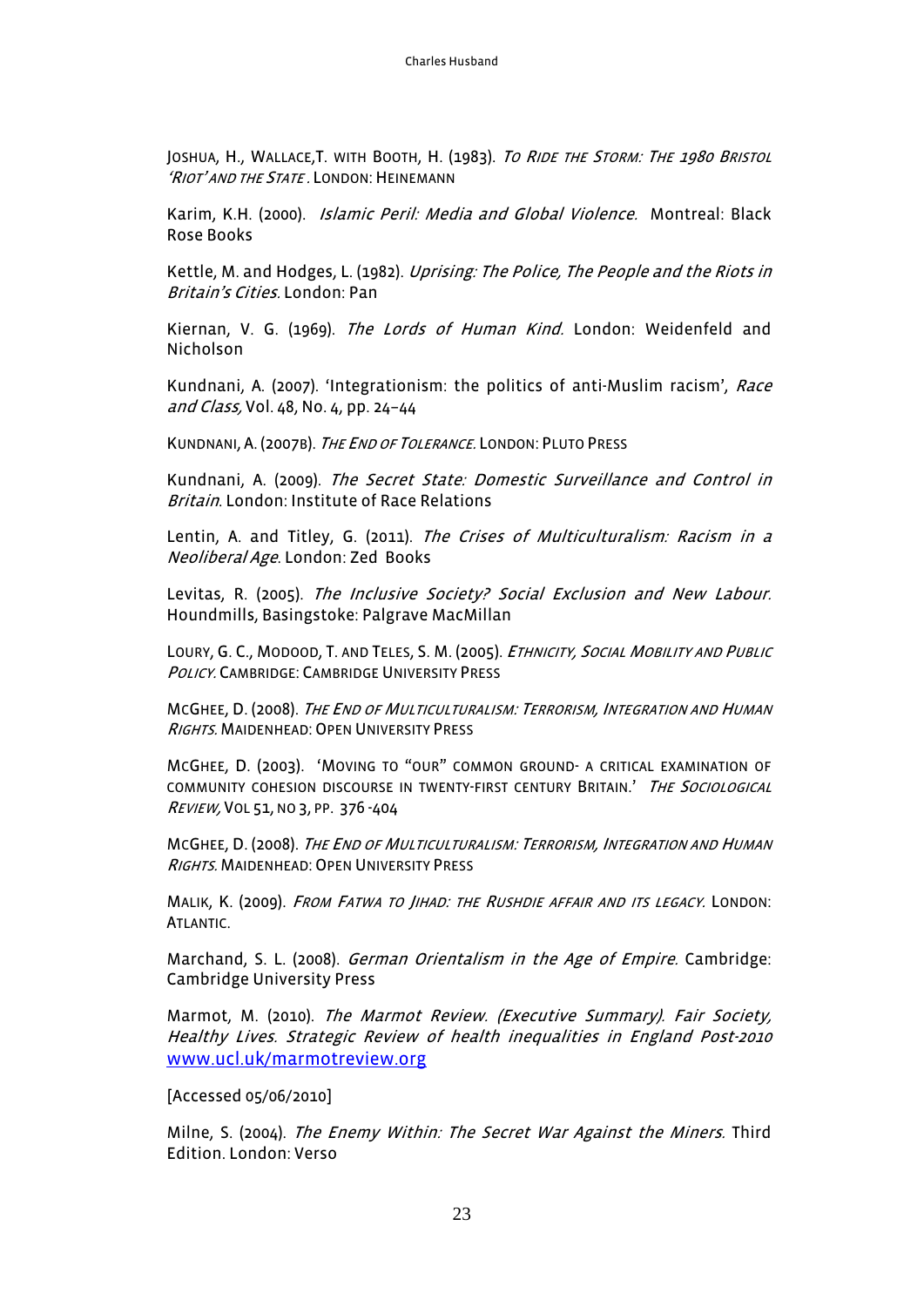MODOOD, T. (1990). 'BRITISH ASIAN MUSLIMS AND THE RUSHDIE AFFAIR' <sup>P</sup>OLITICAL QUARTERLY, VOL. 61,NO. 2, PP.143-160

Modood, T. (2005). Multicultural Politics: Racism Ethnicity and Muslims in Britain. Edinburgh: University of Minnesota and University of Edinburgh Press

MODOOD, T. (2006) 'BRITISH MUSLIMS AND THE POLITICS OF MULITCULTURALISM', IN MODOOD, T., TRIANDAFYLLIDOU, A. AND ZAPATA-BARRERO, R. (EDS) <sup>M</sup>ULTICULTURALISM, <sup>M</sup>USLIMS AND CITIZENSHIP. LONDON: ROUTLEDGE, PP37 – 56

Modood,T., Berthoud, R., Lakey, J., Nazroo, J., Smith, P., Virdee, S. and Beishon, S. (1997). Ethnic Minorities in Britain: Diversity and Disadvantage. London: Policy Studies Institute

Morey, P. and Yaqin, A. (2011). Framing Muslims: Stereotyping and Representation After 9/11. Cambridge Mass: Harvard University Press

Mottram, R. (2006). *Protecting the Citizen in the 21<sup>st</sup> Centurv - issues and* challenges. London: Queen Mary College

MOTTRAM, R. (2007). <sup>P</sup>ROTECTING THE CITIZEN IN THE TWENTY-FIRST CENTURY: <sup>I</sup>SSUES AND CHALLENGES IN HENNESSY, P. OP CIT.: PP42-65

Nacos, B. L. (2007). Mass-Mediated Terrorism: The Central Role of the media In Terrorism and Counterterrorism. Lanham: Rowman and Littlefield

Norris, P., Kern, M., and Just, M., eds. (2003). *Framing Terrorism*. New York: Routledge

Noxolo, P. and Huysmans, J., eds. (2009). Community, Citizenship and the 'War On Terror': Security and Insecurity. Houndmills, Basingstoke: Palgrave MacMillan

OLDHAM INDEPENDENT PANEL REVIEW. (2001). ONE OLDHAM, ONE FUTURE. OLDHAM: OLDHAM METROPOLITAN BOROUGH COUNCIL

OUSELEY, SIR HERMAN. (JULY 2001). COMMUNITY PRIDE - NOT PREJUDICE: MAKING DIVERSITY WORK IN BRADFORD. BRADFORD: BRADFORD VISION

Philips, R., ed. (2009). *Muslim Spaces of Hope: Geographies of Possibility in* Britain and the West. London: Zed Books

POOLE, E. (2002). REPORTING ISLAM: MEDIA REPRESENTATIONS OF BRITISH MUSLIMS. LONDON: I B TAURIS

Poole, E. and Richardson, J., eds. (2006). Muslims and the News Rhetoric of British Broadsheet Newspapers. Amsterdam: John Benjamins

Poole, E. and Richardson, J. (2005). *Muslims and The News Media*. London: I B Tauris

PUTNAM, R. D. (2000). *BOWLING ALONE.* NEW YORK: SIMON AND SCHUSTER

RUNNEYMEDE TRUST. (1997). <sup>I</sup>SLAMOPHOBIA: <sup>A</sup> CHALLENGE FOR US ALL. LONDON: RUNNYMEDE TRUST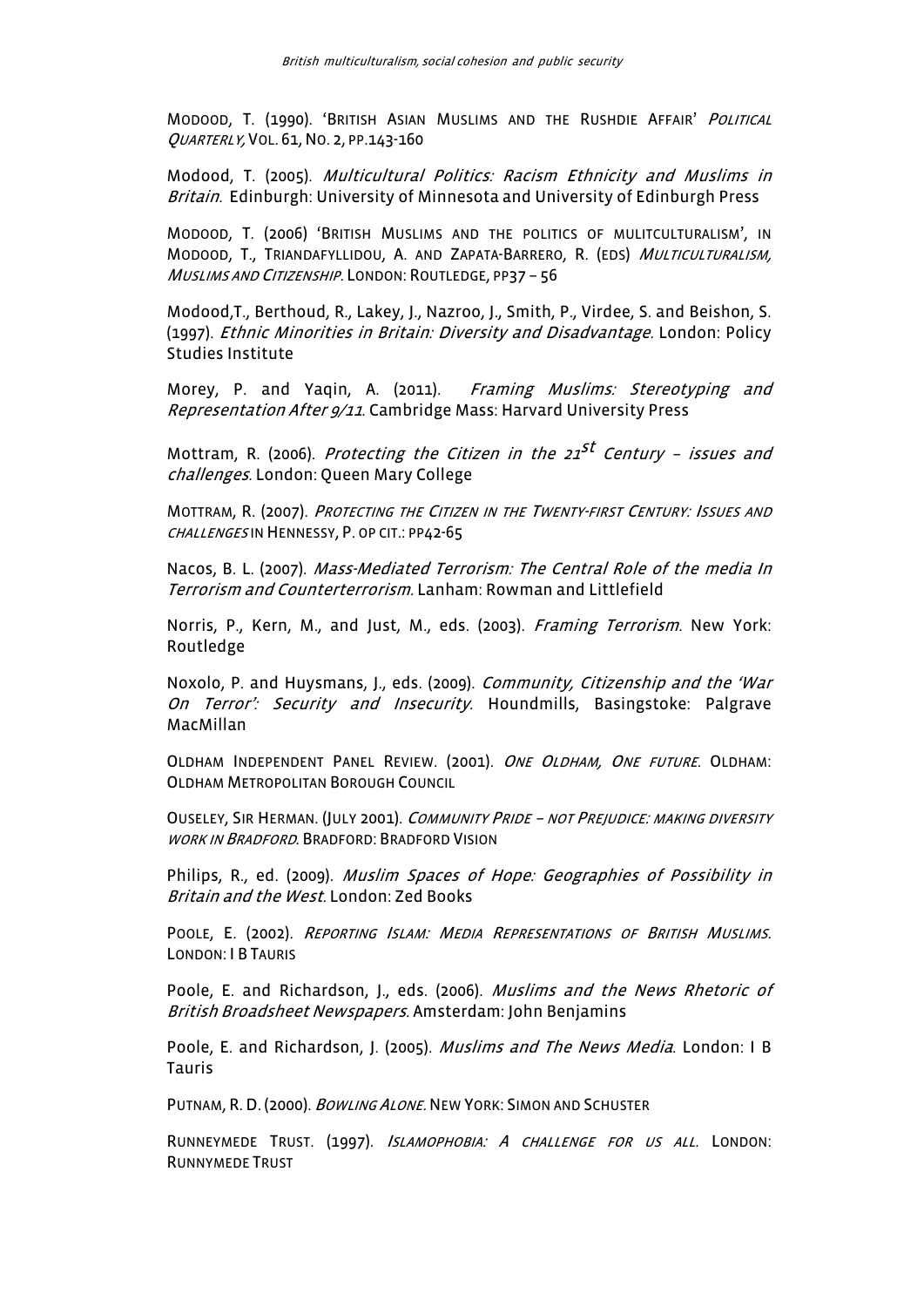RUTHVEN, M. (1991). A SATANIC AFFAIR. LONDON: HOGARTH PRESS

SAEED, A. (2007). 'MEDIA, RACISM AND ISLAMOPHOBIA: THE REPRESENTATION OF ISLAM AND MUSLIMS IN THE MEDIA', SOCIOLOGY COMPASS, VOL. 1, NO. 2, PP443-462

Said, E. W. (1978). Orientalism. London: Routledge and Kegan Paul

Sayyid, S. and Vakil, A., eds. (2010). Thinking Through Islam. London: Hurst

Segal, R. (1996). The Black Diaspora. London: Faber and Faber

SEIDAL, G. (1986). 'CULTURE, NATION AND "RACE" IN THE BRITISH AND FRENCH NEW RIGHT,' IN LEVITAS, R. THE IDEOLOGY OF THE NEW RIGHT. OXFORD: POLITY PRESS

SIDANIUS, J. AND PRATTO, F. (2001). *SOCIAL DOMINANCE*. CAMBRIDGE: CAMBRIDGE UNIVERSITY PRESS

Solomos. J. (2003). Race and Racism In Britain. Houndmills, Basingstoke: Palgrave MacMillan

Solomos, J. and Back, L. (1995). Race Politics and Social Change. London: Routledge

TAYLOR, C. (2004). MODERN SOCIAL IMAGINARIES. DURHAM: DUKE UNIVERSITY PRESS

TEBBIT, N. (2007). 'COUNTERING INTERNATIONAL TERRORISM: JOINING UP THE DOTS' IN HENNESSY, P. (2007A) OP CIT.: PP.74-96

Walvin, J. (1971). The Black Presence. London: Orbach and Chambers

Wilson, R.A., ed. (2005). Human Rights in the 'War on Terror'. CAMBRIDGE: CAMBRIDGE UNIVERSITY PRESS